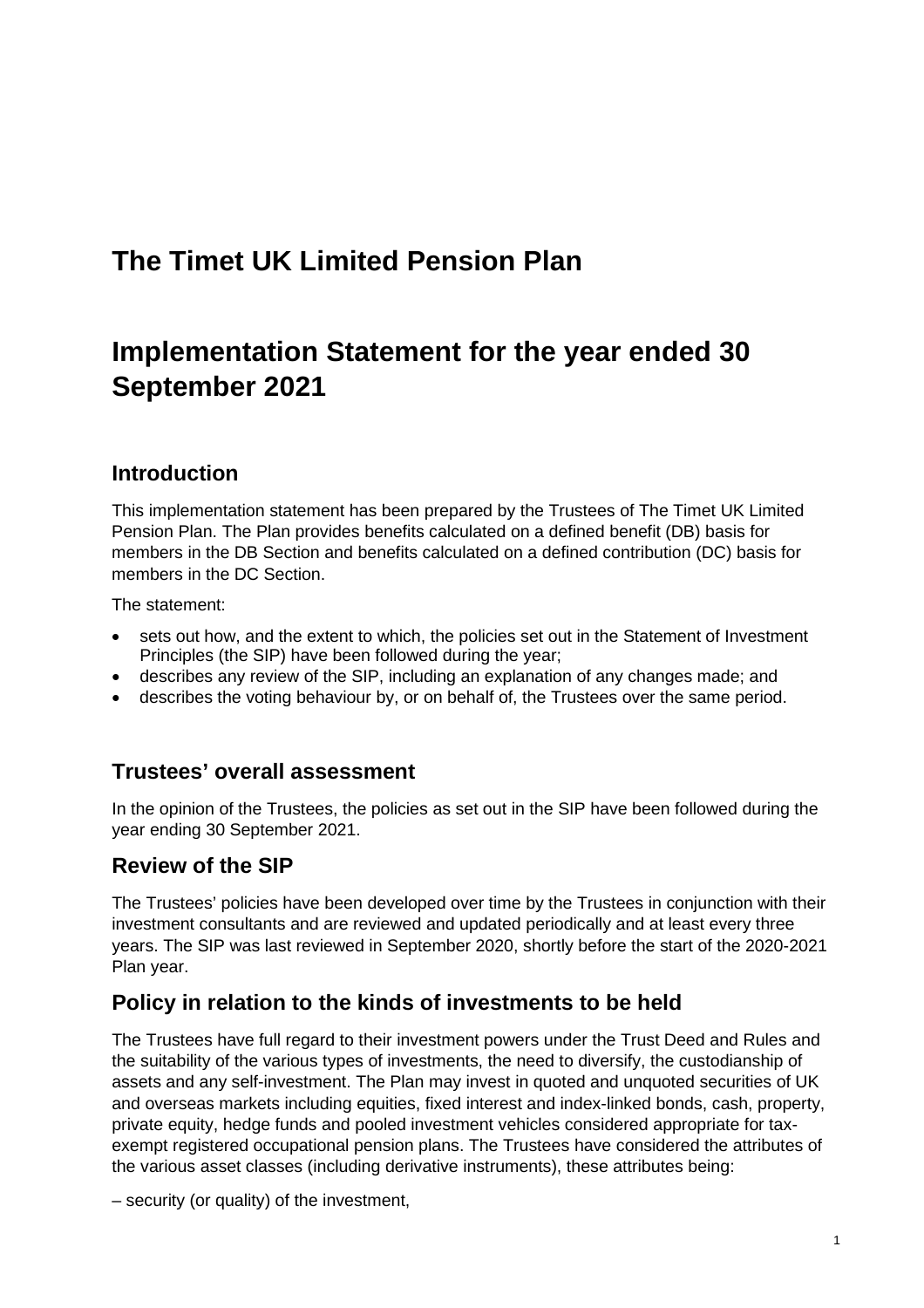- yield (expected long-term return),
- spread (or volatility) of returns,
- term (or duration) of the investment,
- exchange rate risk,
- marketability/liquidity (i.e. the tradability on regulated markets),
- taxation.

The Trustees consider all of the stated classes of investment to be suitable to the circumstances of the Plan.

### **Investment strategy and objectives**

#### **Investment strategy (DB Section)**

The investment strategy for the Plan is based on an analysis of its liability profile, the required investment return and the returns expected from the various asset classes over the long-term. The Trustees review this investment strategy and the asset allocation as part of each triennial actuarial valuation. The Trustees may also reconsider the asset allocation and the investment strategy outside the triennial valuation period where necessary.

During the year, the Trustees commenced implementation of the new strategy in the 2020-2021 Plan year, having concluded a review of the investment strategy the previous Plan year.

#### **Policy in relation to the balance between various kinds of investments and the realisation of investments (DB Section)**

The appointed investment managers hold a diversified mix of investments in line with their agreed benchmark and within their discretion to diverge from the benchmark. Within each major market each manager maintains a diversified portfolio of securities.

The Trustees require the investment managers to be able to realise the Plan's investment in a reasonable timescale by reference to the market conditions existing at the time the disposal is required.

During the year, the Trustees added an allocation to the Disciplined Alpha US Long Short UCITS Fund, Ares Capital Europe V Fund, Pemberton Mid-Market Debt Fund III and Insight Enhanced Selection LDI funds. The Trustees removed their allocation to the S.W. Mitchell Long/Short Small Cap European Equity Fund, Winton Futures Fund and Invesco UK Smaller Companies Equity Fund. Additionally, residual holdings were paid out from the Caymus Energy Fund which had undergone a compulsory redemption part way through the previous Plan year.

#### **Policy in relation to the expected return on investments (DB Section)**

The investment strategy is believed to be capable of exceeding, in the long run, the overall required rate of return assumed in the Scheme Actuary's published actuarial valuation report in order to reach a fully funded status under the agreed assumptions.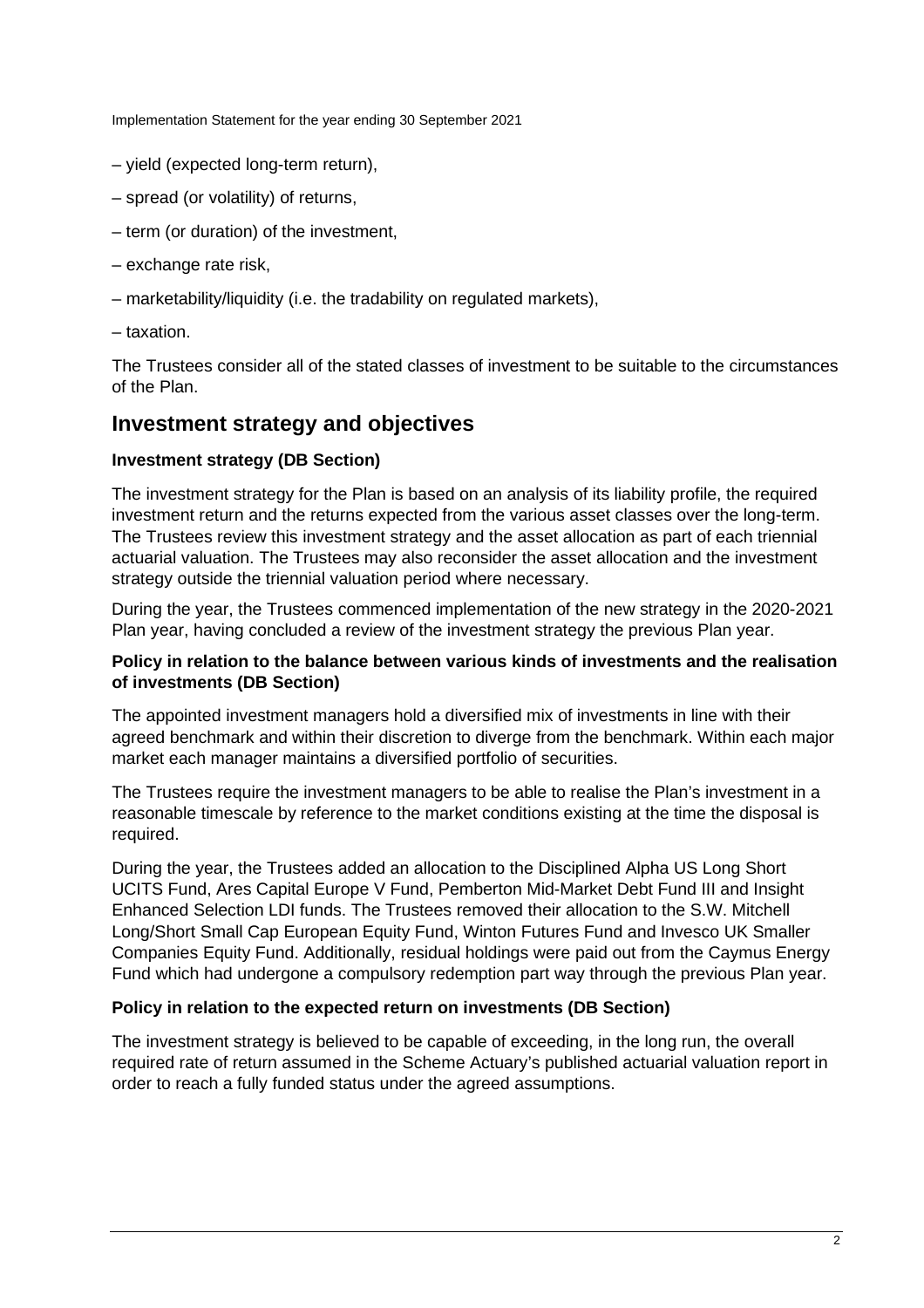### **Investment strategy (DC Section)**

The Plan provides members in the DC Section with a range of funds in which to invest. These aim to allow members to achieve the following:

- maximising the value of retirement benefits, to ensure a reasonable standard of living in retirement;
- protecting the value of benefits in the years approaching retirement against equity market falls and (should they decide to purchase an annuity) fluctuations in annuity costs; and
- tailoring a member's investments to meet their own needs, and to how the member intends to make use of their benefits at and through retirement.

The Trustees also provide a default strategy to provide a balanced investment strategy for members who do not make an active investment choice.

During the Plan year, future contributions for active members ceased in February 2021 and instead future pension provision was made available via a new Master Trust arrangement with Fidelity. A bulk transfer of existing assets to the Fidelity Master Trust is expected to be implemented in the next Plan year.

#### **Policy in relation to the balance between various kinds of investments and the realisation of investments (DC Section)**

The investment managers maintain a diversified portfolio of stocks or bonds within each of the funds offered to members under the DC Section (both within the default and self-select options). In addition, the design of the default strategy provides further diversification through the use of multiple funds throughout a member's working lifetime.

Under normal market conditions the Trustees expect to be able to realise investments within a reasonable timescale although there remains the risk that certain assets may become less liquid in times of market stress.

For the duration of the period of review, the Aegon Property Fund was suspended due to the closure of one of the underlying property funds. At the time of writing, the situation was resolved such that holdings in the fund would be included in the planned bulk transfer in 2022.

### **Policy in relation to the expected return on investments (DC Section)**

The default option is expected to provide an appropriate return on members' investments, based on the Trustees' understanding of the membership of the DC Section and having taken into account the risk considerations set out in the SIP.

### **Risk capacity and risk appetite**

### **Policy in relation to risks (DB Section)**

Although the Trustees acknowledge that the main risk is that the Plan will have insufficient assets to meet its liabilities, the Trustees recognise other contributory risks, including the following. Namely the risk:

- associated with the differences in the sensitivity of asset and liability values to changes in financial and demographic factors.
- of the Plan having insufficient liquid assets to meet its immediate liabilities.
- of the investment managers failing to achieve the required rate of return.
- of a lack of diversification of investments affecting investment performance.
- of failure of the Plan's Sponsoring Employer to meet its obligations.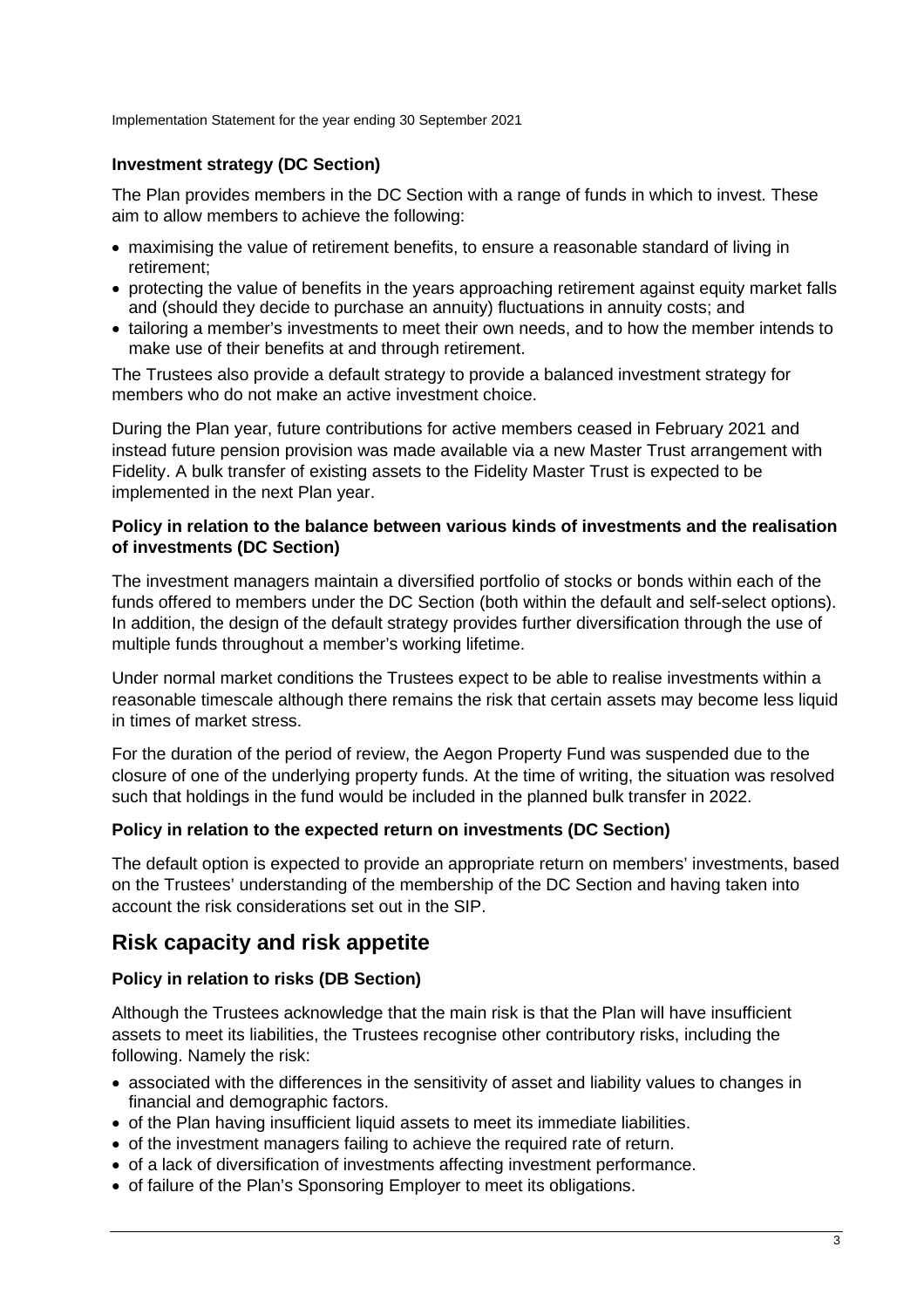The Trustees manage and measure these risks on a regular basis via actuarial and investment reviews, and in the setting of investment objectives and strategy. Indeed, the new investment strategy, once fully implemented, will materially reduce certain investment risks. Liquidity risks and investment manager risks are examined at Investment sub-committee meetings which are held several times a year.

### **Policy in relation to risks (DC Section)**

The Trustees have considered risk from a number of perspectives. There is the risk that:

- the investment return over members' working lives will not keep pace with inflation and does not, therefore, secure an adequate retirement income,
- investment market movements in the period prior to retirement lead to a substantial reduction in the anticipated level of pension or other retirement income,
- investment market movements in the period just prior to retirement lead to a substantial reduction in the anticipated cash lump sum benefit,
- the default option is not suitable for members who invest in it, and
- fees and transaction costs reduce the return achieved by members by an inappropriate extent.

The default option has been chosen with the aim of reducing these risks.

The self-select funds available have been chosen to provide members with the flexibility to make appropriate investment choices and address these risks for themselves.

To help address these risks, the Trustees also review the default option used and the fund range offered when necessary, taking into account changes to the membership profile, developments within DC markets (including both product development and trends in member behaviour) and changes to legislation.

### **Stewardship in relation to the Plan assets**

### **Policies in relation to investment manager arrangements**

The majority of the Plan's assets are invested in pooled funds which have their own policies and objectives and charge a fee, agreed with the investment manager, for their services. Such fees incentivise the investment managers to adhere to their stated policies and objectives.

The Trustees expect their investment managers to invest the assets within their portfolio in a manner that is consistent with the guidelines and constraints set out in their documentation. The Trustees review the investment managers periodically. Investment manager reviews incorporate benchmarking of performance and fees. Reviews of performance focus on longer-term performance (to the extent that is relevant).

There have been no material changes to the benchmarks/objectives of the funds in which the Plan invests over the year.

#### **Investment manager monitoring and changes**

During the year, the Trustees added an allocation to the Disciplined Alpha US Long Short UCITS Fund, Ares Capital Europe V Fund, Pemberton Mid-Market Debt Fund III and Insight Enhanced Selection LDI funds. The Trustees removed their allocation to the S.W. Mitchell Long/Short Small Cap European Equity Fund, Winton Futures Fund and Invesco UK Smaller Companies Equity Fund. Additionally, residual holdings were paid out from the Caymus Energy Fund which had undergone a compulsory redemption part way through the previous Plan year.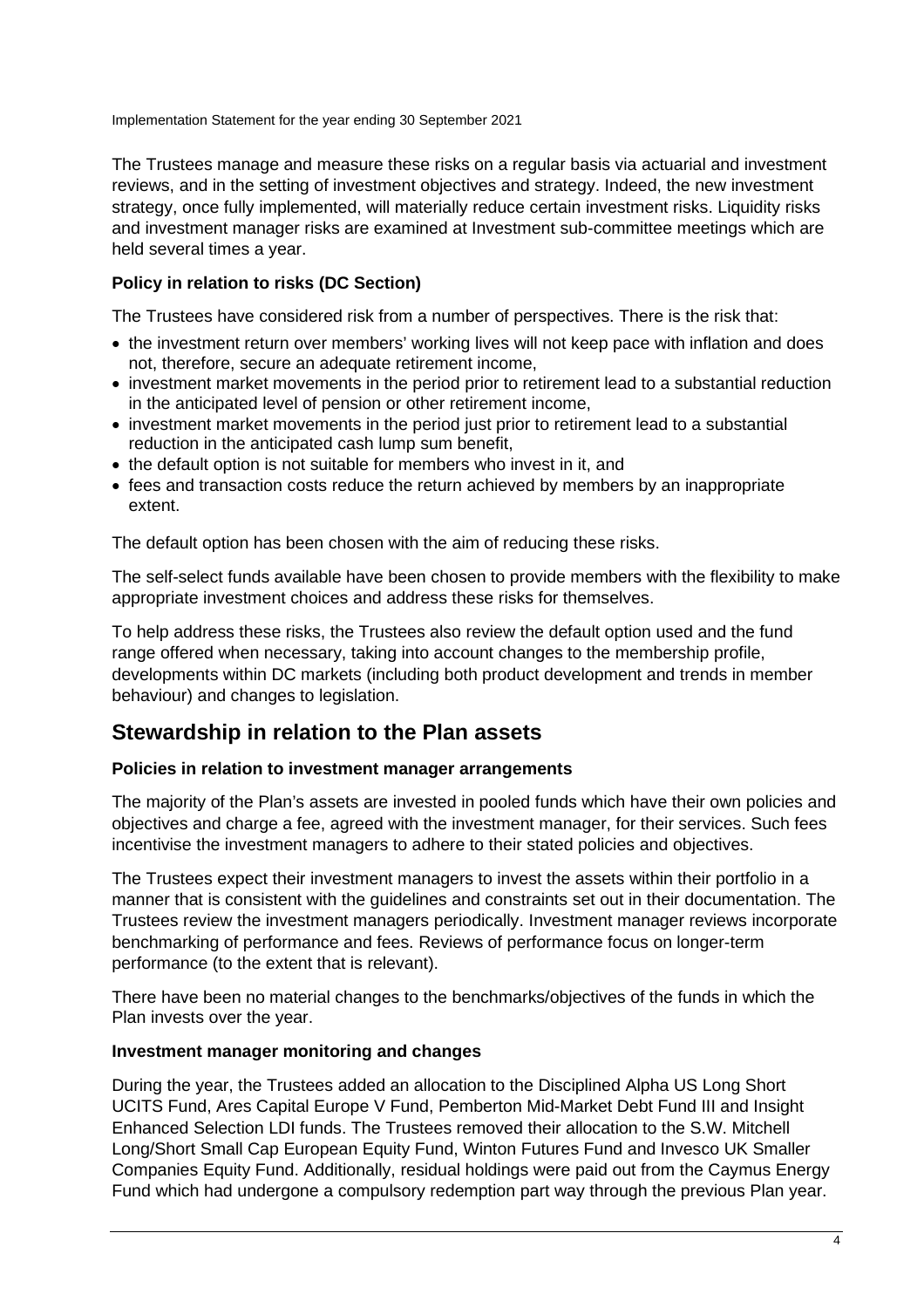During the year the Trustees received quarterly investment reports detailing the performance of their investment managers.

### **Stewardship of investments**

The Trustees have a fiduciary duty to consider their approach to the stewardship of the investments, to maximise financial returns for the benefit of members and beneficiaries over the long term. The Trustees can promote an investment's long-term success through monitoring, engagement and/or voting, either directly or through their investment managers.

The Trustees have an allocation to alternative assets within the Plan's investment strategy. Whilst most of the mandates of the underlying investment managers that comprise the alternatives portfolio will have an equities exposure, the nature of these mandates means that the investment managers may be short term investors in equities or the equities investment is via derivatives which do not accrue voting rights. Therefore, the commentary and data in the remainder of this Statement specifically excludes the alternatives portfolio. The Trustees do however carry out an annual review of the voting and engagement approach of each of the investment managers within the alternative assets portfolio.

The Trustees, in conjunction with their investment consultant, appoint their investment managers and choose the specific pooled funds to use in order to meet specific policies. They expect that their investment managers make decisions based on assessments about the financial performance of underlying investments (including environmental, social and governance (ESG) factors), and that they engage with issuers of debt or equity to improve their performance (and thereby the Plan's performance) over an appropriate time horizon.

The Trustees have decided not to take non-financial matters into account when considering their policy objectives.

### **Stewardship - monitoring and engagement**

The Trustees recognise that investment managers' ability to influence the companies in which they invest will depend on the nature of the investment.

The Trustees' policy is to delegate responsibility for the exercising of rights (including voting rights) attaching to investments to the investment managers and to encourage the managers to exercise those rights. The investment managers are expected to provide regular reports for the Trustees detailing their voting activity.

The Trustees' also delegate responsibility for engaging and monitoring investee companies to the investment managers and they expect the investment managers to use their discretion to maximise financial returns for members and others over the long term.

#### **Investment manager engagement policies**

The Plan's investment managers are expected to have developed and publicly disclosed an engagement policy. This policy, amongst other things, provides the Trustees with information on how each investment manager engages in dialogue with the companies it invests in and how it exercises voting rights. It also provides details on the investment approach taken by the investment manager when considering relevant factors of the investee companies, such as strategy, financial and non-financial performance and risk, and applicable social, environmental and corporate governance aspects. Links to the available engagement policy or suitable alternative is provided in this statement.

These policies are usually publicly available on each investment manager's website.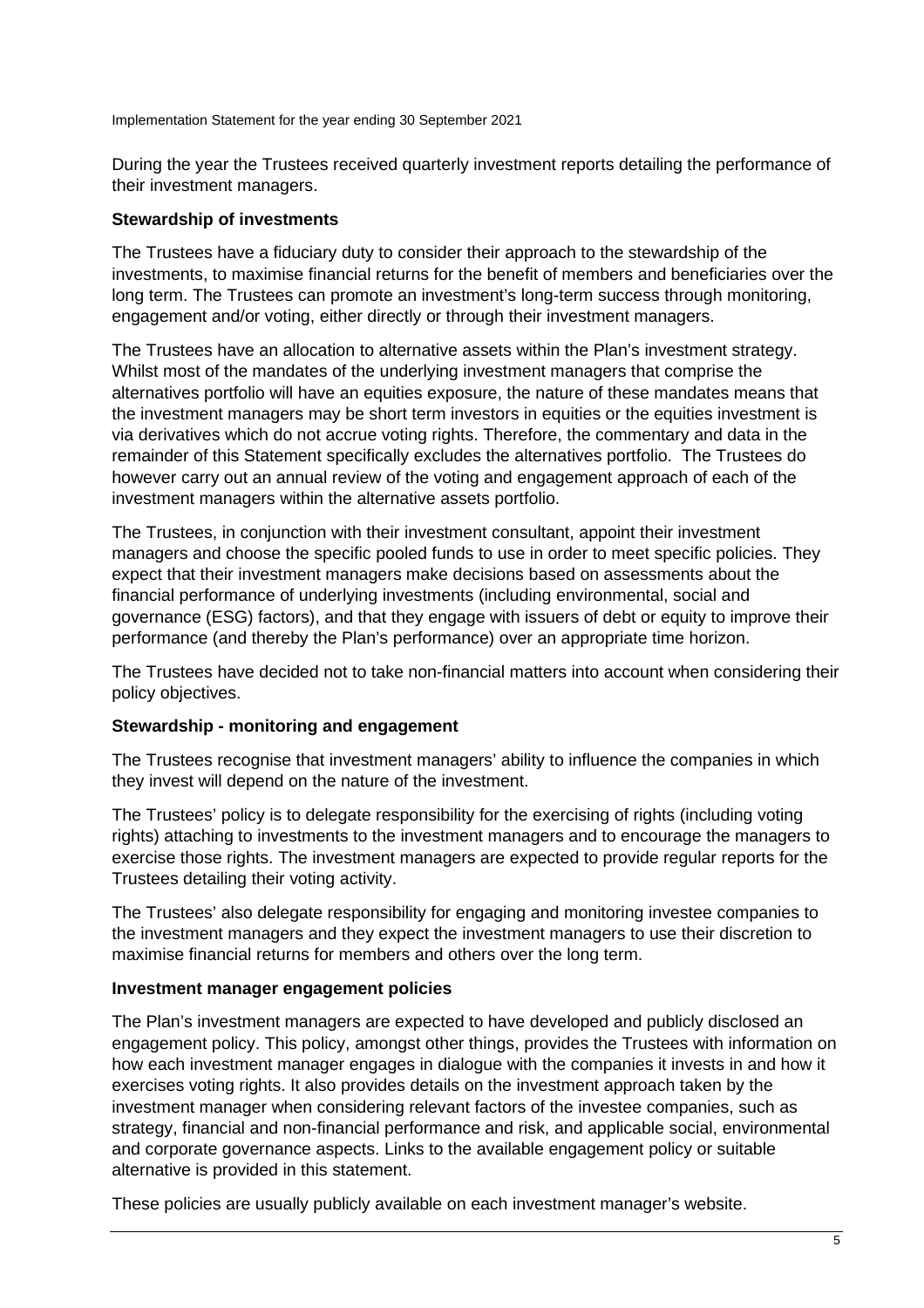The latest available information provided by the investment managers (with mandates that contain equities) is as follows:

| <b>Engagement</b>                                               |                          |                                                                |                                                  |                                                                                                                                            |                                                                                                           |
|-----------------------------------------------------------------|--------------------------|----------------------------------------------------------------|--------------------------------------------------|--------------------------------------------------------------------------------------------------------------------------------------------|-----------------------------------------------------------------------------------------------------------|
|                                                                 | <b>Period</b>            | <b>Number of</b><br>companies<br>engaged with<br>over the year | <b>Number of</b><br>engagements<br>over the year | Top two engagement<br>topics                                                                                                               | <b>Most significant</b><br>company<br>engagement<br>over the year                                         |
| <b>LGIM UK Equity</b><br><b>Index Fund</b>                      | 01/10/2020<br>30/09/2021 | 73% of market<br>capitalisation                                | 317                                              | • Remuneration<br>Climate Change                                                                                                           | Not provided                                                                                              |
| <b>MFS Global</b><br><b>Equity Fund</b>                         | 01/10/2020<br>30/09/2021 | 17                                                             | 24                                               | Governance<br>Social                                                                                                                       | Pernod Ricard<br>SA on<br>remuneration,<br>governance and<br>board updates<br>and response to<br>COVID-19 |
| <b>MSIM Global</b><br><b>Brands Fund</b>                        | 01/10/2020<br>30/09/2021 | 24                                                             | 58                                               | Decarbonisation<br>$\bullet$<br>Diversity & Inclusion                                                                                      | <b>Reckitt Benckiser</b><br>on human rights<br>improvements in<br>the supply chain                        |
| <b>Vontobel Global</b><br><b>Equity Life Fund</b>               | 01/10/2020<br>30/09/2021 | 373                                                            | 590                                              | • Board of Directors<br><b>Gender Diversity</b><br><b>Biodiversity</b>                                                                     | Graco Inc on<br>board diversity                                                                           |
| Vontobel<br><b>Emerging Market</b><br><b>Equity Fund</b>        | 01/10/2020<br>30/09/2021 | 142                                                            | 230                                              | <b>Board of Directors</b><br>$\bullet$<br><b>Gender Diversity</b><br>Climate change<br>$\bullet$<br>physical risk from<br>coastal flooding | NetEase on<br>coastal flooding<br>risk                                                                    |
| Aegon BlackRock<br>50/50 Global<br><b>Equity Index</b><br>Fund* | 01/10/2020<br>30/09/2021 | 1,921                                                          | 3,116                                            | <b>Climate Risk</b><br>Management<br><b>Corporate Strategy</b>                                                                             | Exxon Mobil<br>Corp on climate<br>risk management                                                         |

\* The primary funds used in the DC Section that contain listed equities are the Aegon BlackRock 50/50 Global Equity Index Fund and the Aegon BlackRock Diversified Growth Fund. We believe the former fund is representative of BlackRock's global voting and engagement approach. BlackRock is unable at this stage to supply voting and engagement data on listed equity holdings within the latter fund.

#### **Exercising rights and responsibilities**

The Trustees recognise that different investment managers should not be expected to exercise stewardship in an identical way, or to the same intensity.

The investment managers are expected to disclose annually a general description of their voting behaviour, an explanation of the most significant votes cast and report on the use of proxy voting advisers.

The investment managers publish online the overall voting records of the firm on a regular basis.

The Trustees do not carry out a detailed review of the votes cast by or on behalf of their investment managers but rely on the requirement for their investment managers to provide a high-level analysis of their voting behaviour.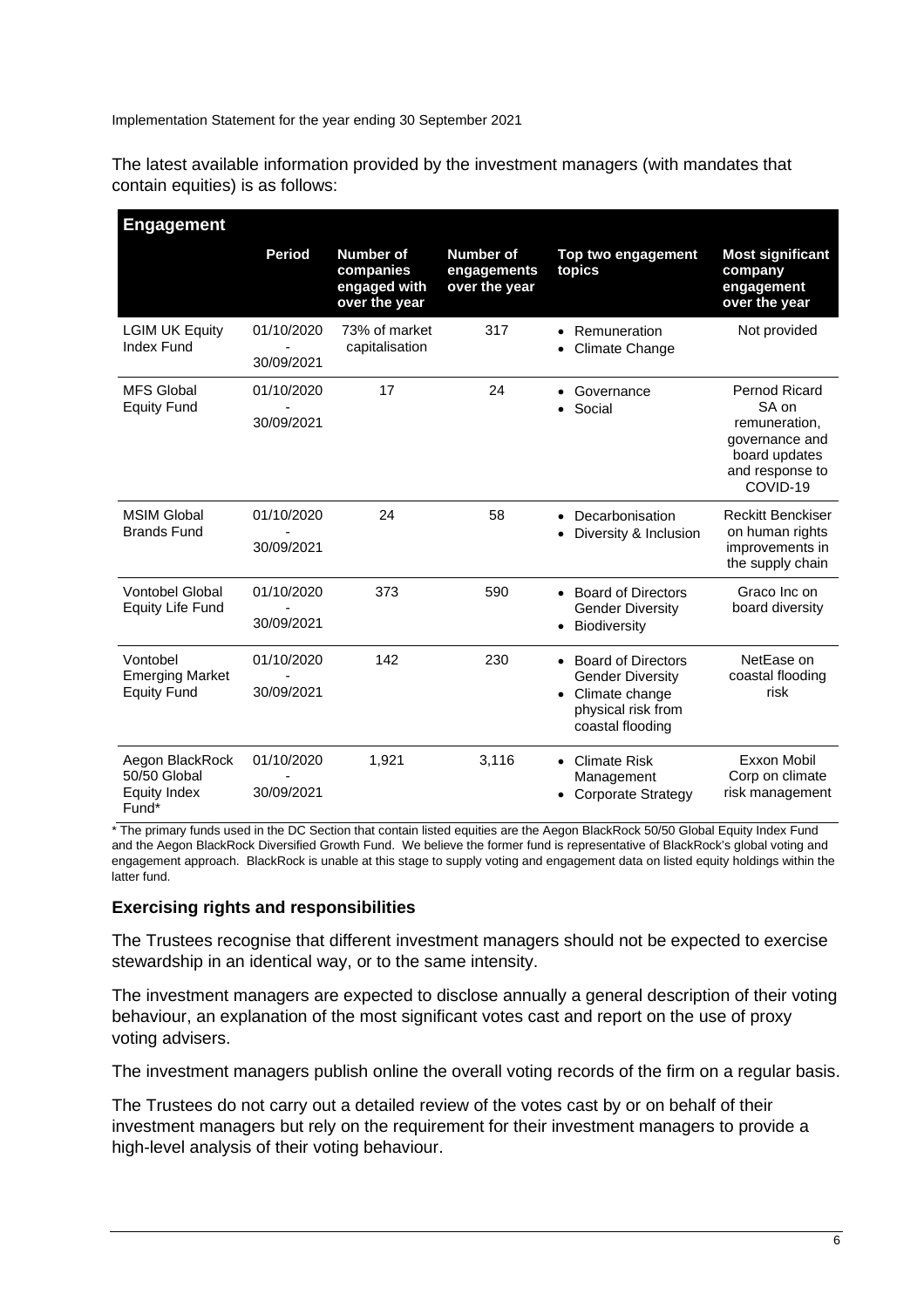The Trustees consider the proportion of votes cast, and the proportion of votes against management and believe this to be an important (but not the only) consideration of investor behaviour.

The latest available information provided by the investment managers (with mandates that contain equities) is as follows:

| Voting behaviour                                  |               |                                                 |                                                    |                                       |                                                 |                                                        |                                                                    |
|---------------------------------------------------|---------------|-------------------------------------------------|----------------------------------------------------|---------------------------------------|-------------------------------------------------|--------------------------------------------------------|--------------------------------------------------------------------|
|                                                   | <b>Period</b> | Number of<br>meetings<br>eligible to<br>vote at | Number of<br>resolutions<br>eligible to<br>vote on | <b>Proportion</b><br>of votes<br>cast | <b>Proportion</b><br>of votes for<br>management | <b>Proportion</b><br>of votes<br>against<br>management | <b>Proportion of</b><br>resolutions<br>abstained<br>from voting on |
| <b>LGIM UK Equity</b><br><b>Index Fund</b>        | 01/10/2020    | 598                                             | 8,169                                              | 100%                                  | 92.4%                                           | 7.6%                                                   | 0.0%                                                               |
|                                                   | 30/09/2021    |                                                 |                                                    |                                       |                                                 |                                                        |                                                                    |
| <b>MFS Global Equity</b><br>Fund                  | 01/10/2020    | 91                                              | 1,468                                              | 100%                                  | 93.3%                                           | 6.7%                                                   | 0.0%                                                               |
|                                                   | 30/09/2021    |                                                 |                                                    |                                       |                                                 |                                                        |                                                                    |
| <b>MSIM Global</b><br><b>Brands Fund</b>          | 01/10/2020    | 32                                              | 461                                                | 100%                                  | 89.0%                                           | 11.0%                                                  | 0.0%                                                               |
|                                                   | 30/09/2021    |                                                 |                                                    |                                       |                                                 |                                                        |                                                                    |
| <b>Vontobel Global</b><br><b>Equity Life Fund</b> | 01/10/2020    | 63                                              | 826                                                | 100%                                  | 87.4%                                           | 12.6%                                                  | 0.0%                                                               |
|                                                   | 30/09/2021    |                                                 |                                                    |                                       |                                                 |                                                        |                                                                    |
| Vontobel Emerging<br><b>Market Equity</b>         | 01/10/2020    | 87                                              | 815                                                | 96.1%                                 | 85.8%                                           | 12.7%                                                  | 1.5%                                                               |
| Fund                                              | 30/09/2021    |                                                 |                                                    |                                       |                                                 |                                                        |                                                                    |
| <b>BlackRock Aquila</b><br>Life (50:50) Global    | 01/10/2020    | 3,180                                           | 39,254                                             | 93.7%                                 | 90.9%                                           | 7.9%                                                   | 1.2%                                                               |
| Equity Fund**                                     | 30/09/2021    |                                                 |                                                    |                                       |                                                 |                                                        |                                                                    |

\*\* The primary funds used in the DC Section that contain listed equities are the Aegon BlackRock 50/50 Global Equity Index Fund and the Aegon BlackRock Diversified Growth Fund. We believe the former fund is representative of BlackRock's global voting and engagement approach. BlackRock is unable at this stage to supply voting and engagement data on listed equity holdings within the latter fund.

#### **Trustees' engagement**

The Trustees have reviewed the investment managers' policies relating to engagement and voting and how they have been implemented and have found them to be acceptable at the current time.

The Trustees recognise that engagement and voting policies, practices and reporting, will continue to evolve over time and are supportive of their investment managers being signatories to the United Nations' Principles for Responsible Investment and the Financial Reporting Council's UK Stewardship Code 2020.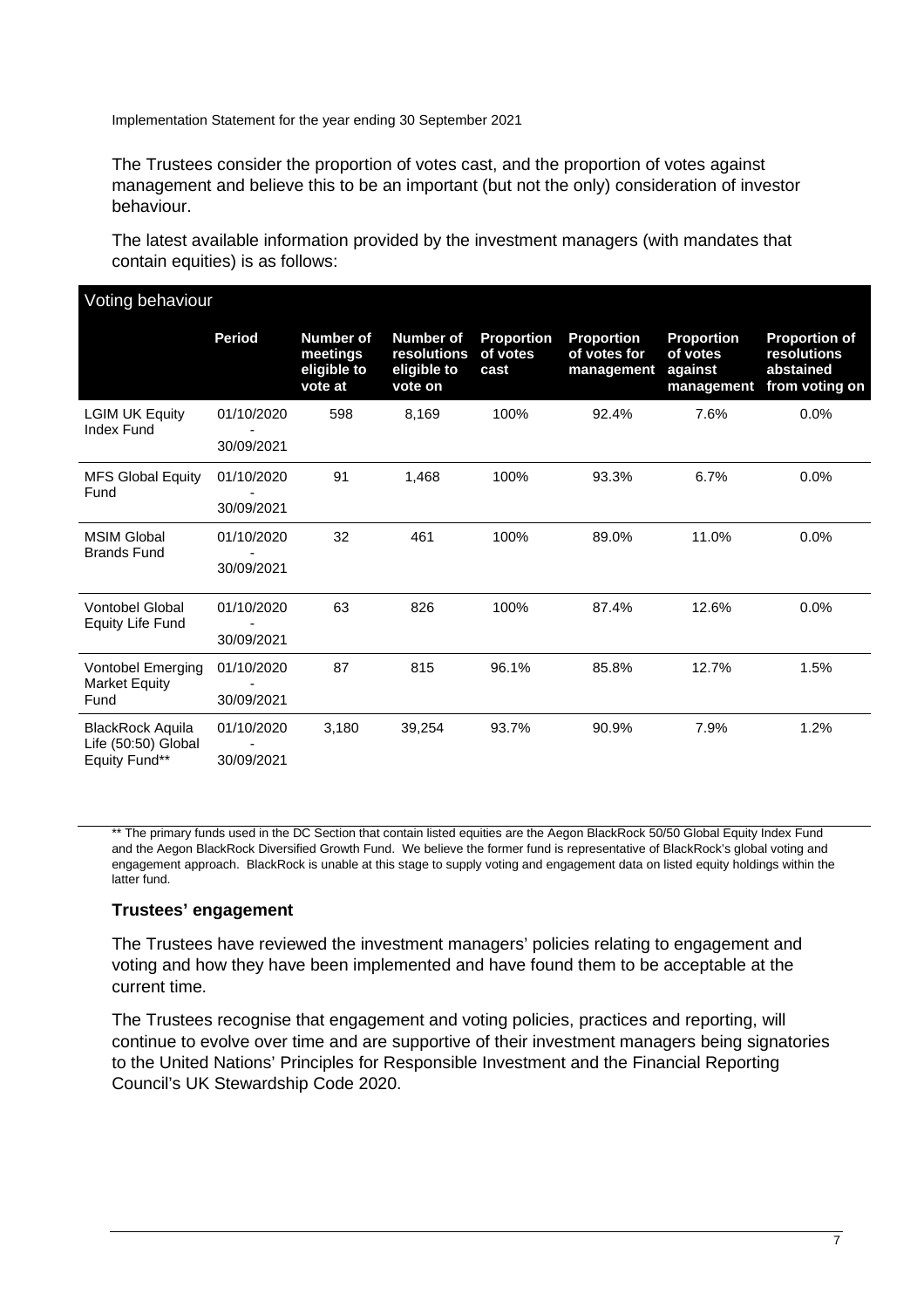## **Appendix**

Links to the Engagement Policies for each of the investment managers, where available, can be found here:

| <b>Investment</b><br>manager | Engagement Policy (or suitable alternative) ***                                                                                                          |
|------------------------------|----------------------------------------------------------------------------------------------------------------------------------------------------------|
| <b>LGIM</b>                  | https://www.lgim.com/landg-assets/lgim/_document-library/capabilities/lgim-<br>engagement-policy.pdf                                                     |
| <b>MFS</b>                   | https://www.mfs.com/en-gb/institutions-and-<br>consultants/insights/sustainable-investing/responsible-investing-policy-<br>statement.html                |
| <b>MSIM</b>                  | https://www.morganstanley.com/im/publication/resources/sustainable_inves<br>ting_policy_us.pdf?1642536348892                                             |
| Vontobel                     | https://am.vontobel.com/en/insights/esg-investment-principles-and-policy                                                                                 |
| Clearance                    | https://www.realestatealternatives.com/pillar-iii-and-remuneration-code-<br>disclosure/                                                                  |
| Cheyne                       | https://www.cheynecapital.com/esg-responsible-investment/                                                                                                |
| Ashmore                      | http://www.ashmoregroup.com/sites/default/files/uploaded-<br>docs/CSR%20Report%20-%20Final.pdf                                                           |
| <b>RLAM</b>                  | https://www.rlam.co.uk/about-rlam/the-stewardship-code/                                                                                                  |
| Ares                         | https://www.aresmgmt.com/sites/default/files/2020-<br>05/Ares%20ESG%20Policy%20May%202020%20%28Website%29.pdf                                            |
| Pemberton                    | https://pembertonam.com/wp-content/uploads/2021/11/Pemberton-ESG-<br>Policy.pdf                                                                          |
| Insight                      | https://www.insightinvestment.com/globalassets/documents/responsible-<br>investment/responsible-investment-reports/responsible-investment-<br>policy.pdf |
| <b>BlackRock</b>             | https://www.blackrock.com/corporate/about-us/investment-stewardship                                                                                      |

\*\*\* Shown for investment managers for which policies are published online.

Information on the most significant votes for each of the funds containing equities is shown below (with the exception of the primary funds used in the DC Section that contain listed equities, which has not been supplied by BlackRock).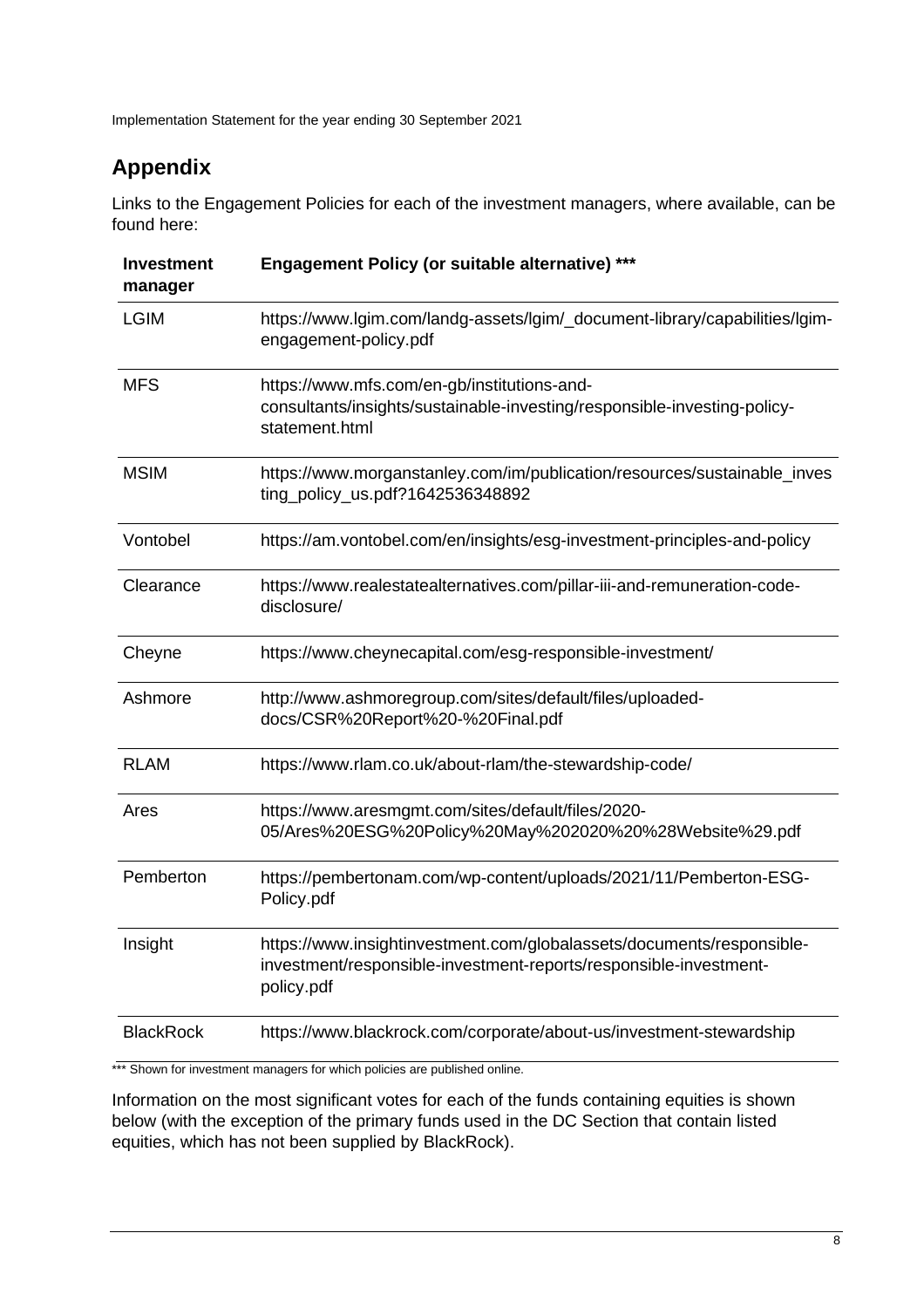| <b>LGIM UK Equity</b><br><b>Index Fund</b>                                                                                            | Vote 1                                                                                                                                                                                                                                                                                                                           | Vote <sub>2</sub>                                                                                                                                                                                                                                                                                                                | Vote <sub>3</sub>                                                                                                                                                                                                                                                                                                                |
|---------------------------------------------------------------------------------------------------------------------------------------|----------------------------------------------------------------------------------------------------------------------------------------------------------------------------------------------------------------------------------------------------------------------------------------------------------------------------------|----------------------------------------------------------------------------------------------------------------------------------------------------------------------------------------------------------------------------------------------------------------------------------------------------------------------------------|----------------------------------------------------------------------------------------------------------------------------------------------------------------------------------------------------------------------------------------------------------------------------------------------------------------------------------|
| Company name                                                                                                                          | Imperial Brands plc                                                                                                                                                                                                                                                                                                              | Informa Plc                                                                                                                                                                                                                                                                                                                      | <b>EVRAZ Plc</b>                                                                                                                                                                                                                                                                                                                 |
| Date of Vote                                                                                                                          | 03/02/2021                                                                                                                                                                                                                                                                                                                       | 03/06/2021                                                                                                                                                                                                                                                                                                                       | 15/06/2021                                                                                                                                                                                                                                                                                                                       |
| Approximate size of<br>fund's holding as at<br>the date of the vote<br>(as % of portfolio)                                            | 0.6%                                                                                                                                                                                                                                                                                                                             | 0.3%                                                                                                                                                                                                                                                                                                                             | 0.2%                                                                                                                                                                                                                                                                                                                             |
| Summary of the<br>resolution                                                                                                          | Resolutions 2 and 3,<br>respectively, Approve<br><b>Remuneration Report</b><br>and Approve<br>Remuneration Policy.                                                                                                                                                                                                               | Resolution 3, Re-elect Resolution 3 Re-elect<br>Stephen Davidson as<br>Director Resolution 5,<br><b>Re-elect Mary</b><br><b>McDowell as Director</b><br>Resolution 7, Re-elect<br><b>Helen Owers as</b><br><b>Director Resolution</b><br>11, Approve<br><b>Remuneration Report</b>                                               | Alexander Abramov<br>as Director                                                                                                                                                                                                                                                                                                 |
| How the fund<br>manager voted                                                                                                         | <b>LGIM voted against</b><br>both resolutions.                                                                                                                                                                                                                                                                                   | <b>Against Resolutions</b><br>3, 5, 7, and 11<br>(against management<br>recommendation).                                                                                                                                                                                                                                         | Against                                                                                                                                                                                                                                                                                                                          |
| Where the fund<br>manager voted<br>against management,<br>did they communicate<br>their intent to the<br>company ahead of the<br>vote | <b>LGIM</b> publicly<br>communicates its vote<br>instructions on its<br>website with the<br>rationale for all votes<br>against management.<br>It is our policy not to<br>engage with our<br>investee companies in<br>the three weeks prior<br>to an AGM as our<br>engagement is not<br>limited to shareholder<br>meeting topics. | <b>LGIM</b> publicly<br>communicates its vote<br>instructions on its<br>website with the<br>rationale for all votes<br>against management.<br>It is our policy not to<br>engage with our<br>investee companies in<br>the three weeks prior<br>to an AGM as our<br>engagement is not<br>limited to shareholder<br>meeting topics. | <b>LGIM</b> publicly<br>communicates its vote<br>instructions on its<br>website with the<br>rationale for all votes<br>against management.<br>It is our policy not to<br>engage with our<br>investee companies in<br>the three weeks prior<br>to an AGM as our<br>engagement is not<br>limited to shareholder<br>meeting topics. |
| Rationale for the<br>voting decision                                                                                                  | The company<br>appointed a new CEO<br>during 2020, who was<br>granted a significantly                                                                                                                                                                                                                                            | The company's prior<br>three Remuneration<br>Policy votes - in<br>2018, June 2020, and                                                                                                                                                                                                                                           | LGIM views gender<br>diversity as a<br>financially material<br>issue for our clients,                                                                                                                                                                                                                                            |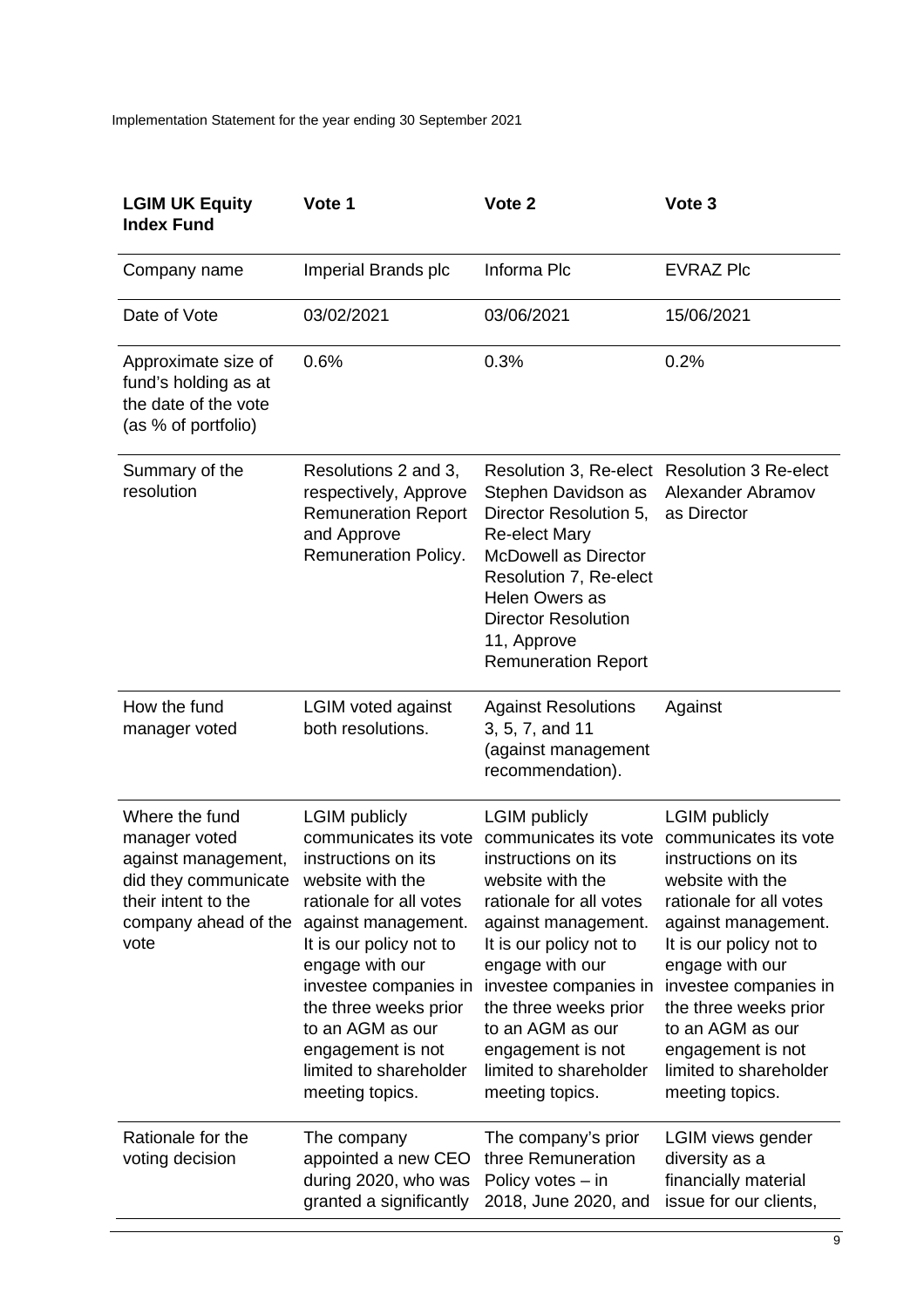higher base salary than his predecessor. A higher base salary has a consequential ripple effect on shortand long-term incentives, as well as pension contributions. Further, the company did not apply best practice in relation to post-exit shareholding guidelines as outlined by both LGIM and the Investment Association. An incoming CEO with no the CEO restricted previous experience in the specific sector, or CEO experience at a FTSE100 company, should have to prove her or himself beforehand to be set a base salary at the level, or higher, of an outgoing CEO with multiple years of such experience. Further, we would expect companies to adopt general best practice standards. Prior to the AGM, we engaged with the company outlining what our concerns over the remuneration structure were. We also indicated that we publish specific remuneration guidelines for UKlisted companies and keep remuneration consultants up to date with our thinking.

at a General Meeting that was called in December 2020 – each received high levels of dissent, with 35% or more of votes cast against. At the December 2020 meeting, the Remuneration Policy and the Equity Revitalisation Plan (EVP) received over 40% of votes against. The EVP was structured to award shares to a value of 600% of salary. LGIM has noted our concerns with the company's remuneration practices for many years. Due to continued dissatisfaction, we again voted against the proposed Policy at the December 2020 meeting. However, despite significant shareholder dissent at the 2018 and 2020 meetings, the company implemented the awards under the plan, a few weeks after the December meeting. Additionally, the Remuneration Committee has adjusted the performance conditions for the FY2018 long-term incentive plan (LTIP) awards while the plan

with implications for the assets we manage on their behalf. For 10 years, we have been using our position to engage with companies on this issue. As part of our efforts to influence our investee companies on having greater gender balance, we apply voting sanctions to those FTSE 350 companies that do not have a minimum of 30% women on the board. We also apply voting sanctions to the FTSE 100 companies that do not have 30% women on their executive committee. For smaller companies we expect at least one woman at board level.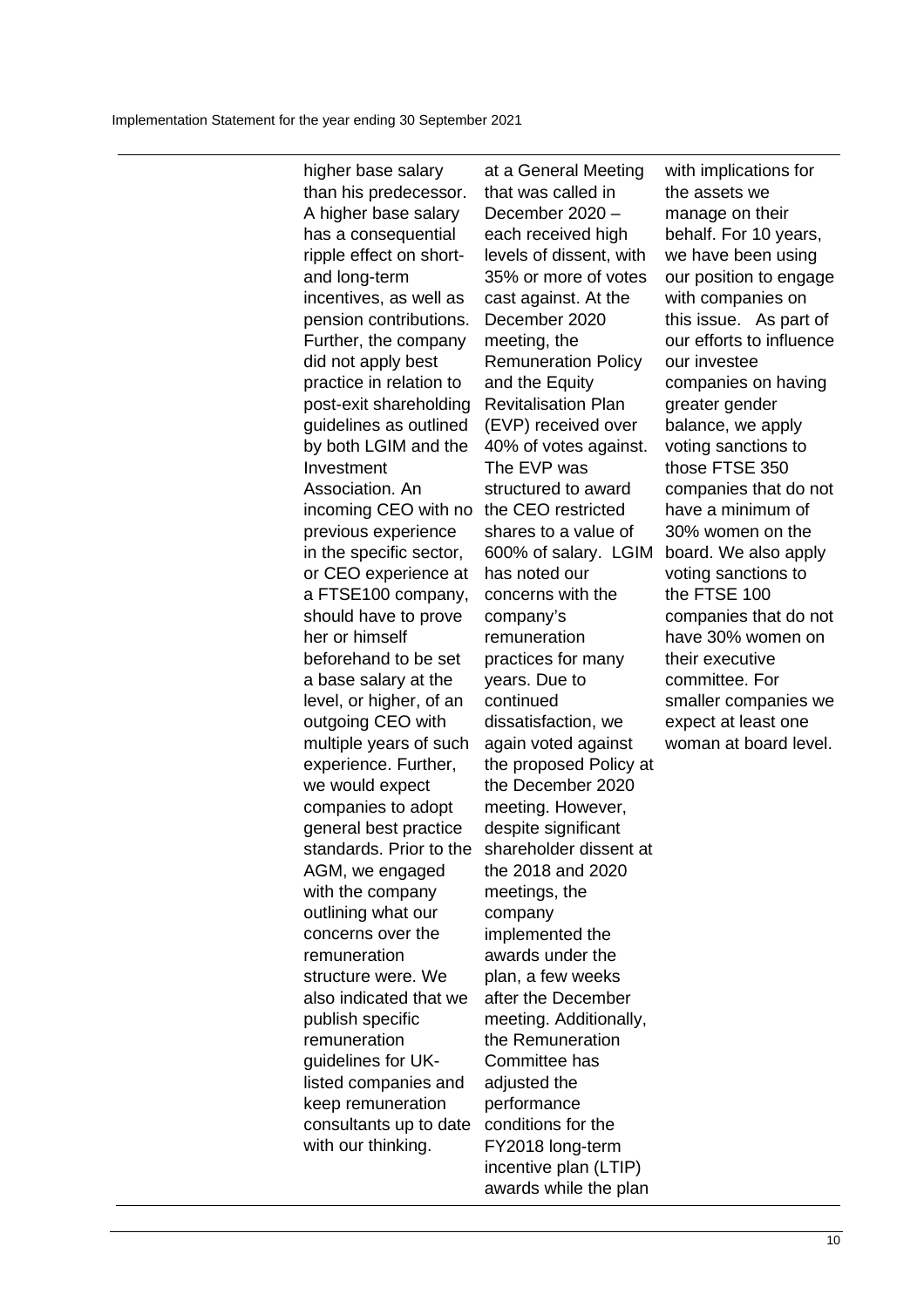|                     |                                                                                                                                                                                                                                                           | is running, resulting in<br>awards vesting where<br>they would otherwise<br>have lapsed. Due to<br>consistent problems<br>with the<br>implementation of the<br>company's<br><b>Remuneration Policy</b><br>and the most recent<br>events as described<br>above, LGIM has<br>voted against the<br>Chair of the<br>Remuneration<br>Committee for the<br>past three years.<br>Given the company<br>has implemented<br>plans that received<br>significant dissent<br>from shareholders<br>without addressing<br>persistent concerns,<br>LGIM has taken the<br>decision to escalate<br>our vote further to all<br>incumbent<br>Remuneration<br>Committee members,<br>namely Stephen<br>Davidson<br>(Remuneration<br>Committee Chair),<br>Mary McDowell and<br>Helen Owers. |                                              |
|---------------------|-----------------------------------------------------------------------------------------------------------------------------------------------------------------------------------------------------------------------------------------------------------|----------------------------------------------------------------------------------------------------------------------------------------------------------------------------------------------------------------------------------------------------------------------------------------------------------------------------------------------------------------------------------------------------------------------------------------------------------------------------------------------------------------------------------------------------------------------------------------------------------------------------------------------------------------------------------------------------------------------------------------------------------------------|----------------------------------------------|
| Outcome of the vote | <b>Resolution 2 (Approve</b><br><b>Remuneration Report)</b><br>received 40.26%<br>votes against, and<br>59.73% votes of<br>support. Resolution 3<br>(Approve<br><b>Remuneration Policy)</b><br>received 4.71% of<br>votes against, and<br>95.28% support. | Resolution 3 53.4% of 82.8% of<br>shareholders<br>supported the<br>resolution. Resolution<br>5 80% of<br>shareholders<br>supported the<br>resolution. Resolution<br>778.1% of<br>shareholders<br>supported the<br>resolution. Resolution                                                                                                                                                                                                                                                                                                                                                                                                                                                                                                                             | shareholders<br>supported the<br>resolution. |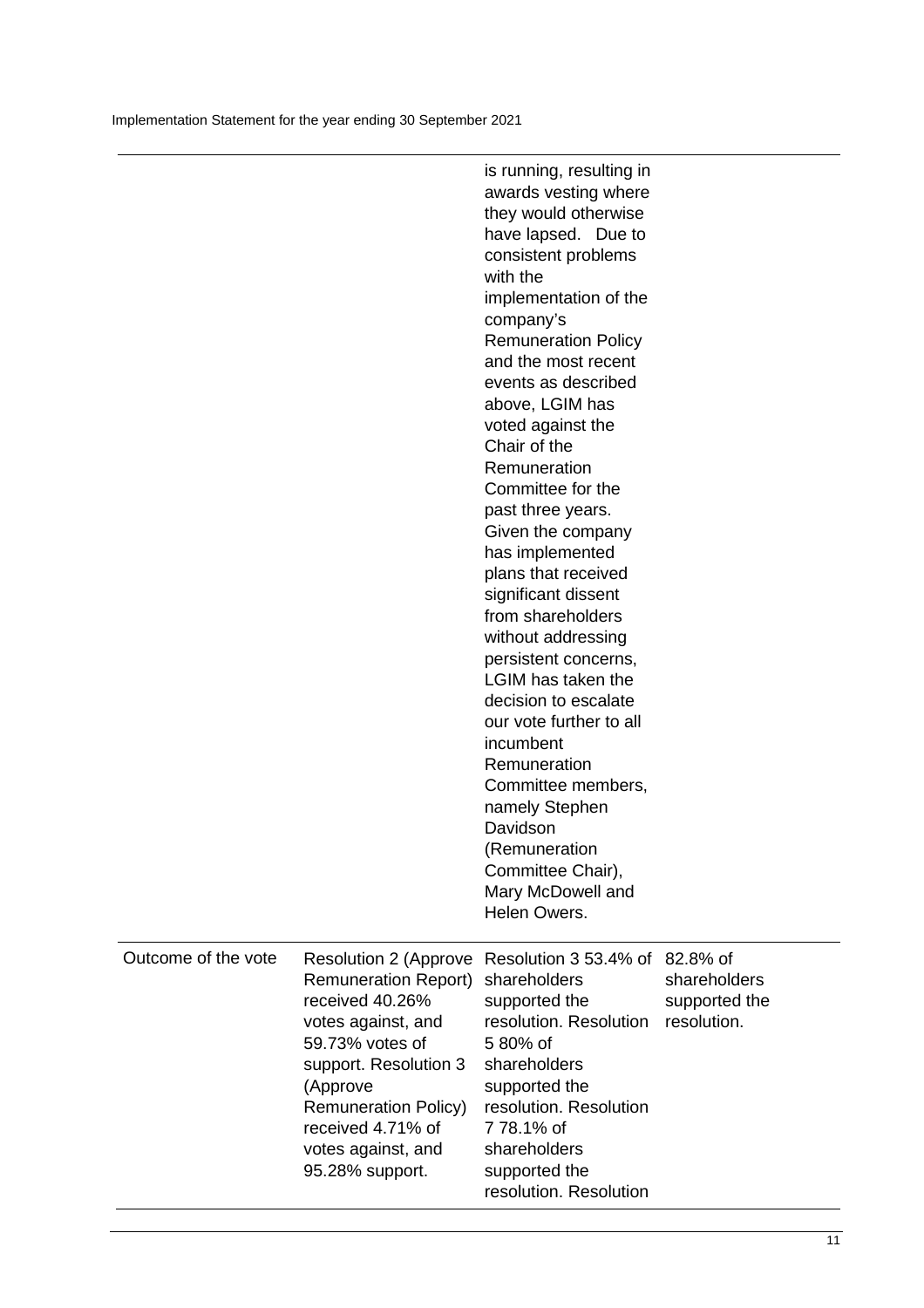|                                                                       |                                                                                                                                                                                                                                                                                             | 11 38.3% of<br>shareholders<br>supported the<br>resolution.                                                                                                                                                                                                                                                                                                                                                                                                                                                          |                                                                                                                                                                                   |
|-----------------------------------------------------------------------|---------------------------------------------------------------------------------------------------------------------------------------------------------------------------------------------------------------------------------------------------------------------------------------------|----------------------------------------------------------------------------------------------------------------------------------------------------------------------------------------------------------------------------------------------------------------------------------------------------------------------------------------------------------------------------------------------------------------------------------------------------------------------------------------------------------------------|-----------------------------------------------------------------------------------------------------------------------------------------------------------------------------------|
| Implications of the<br>outcome                                        | <b>LGIM</b> continues to<br>engage with<br>companies on<br>remuneration both<br>directly and via IVIS,<br>the corporate<br>governance research<br>arm of The<br>Investment<br>Association. LGIM<br>annually publishes<br>remuneration<br>guidelines for UK<br>listed companies.             | <b>LGIM will continue to</b><br>seek to engage with<br>the company and<br>monitor progress.                                                                                                                                                                                                                                                                                                                                                                                                                          | <b>LGIM will continue to</b><br>engage with our<br>investee companies,<br>publicly advocate our<br>position on this issue<br>and monitor company<br>and market-level<br>progress. |
| Criteria on which the<br>vote is assessed to be<br>"most significant" | We are concerned<br>over the ratcheting up<br>of executive pay; and<br>we believe executive<br>directors must take a<br>long-term view of the<br>company in their<br>decision-making<br>process, hence the<br>request for<br>executives' post-exit<br>shareholding<br>guidelines to be set. | We consider this vote<br>to be significant as<br><b>LGIM</b> took the rare<br>step of publicly pre-<br>declaring it before the<br>shareholder meeting.<br>Publicly pre-declaring<br>our vote intention is<br>an important tool for<br>our engagement<br>activities. We decide<br>to pre-declare our<br>vote intention for a<br>number of reasons,<br>including as part of<br>our escalation<br>strategy, where we<br>consider the vote to<br>be contentious, or as<br>part of a specific<br>engagement<br>programme. | LGIM views gender<br>diversity as a<br>financially material<br>issue for our clients,<br>with implications for<br>the assets we<br>manage on their<br>behalf.                     |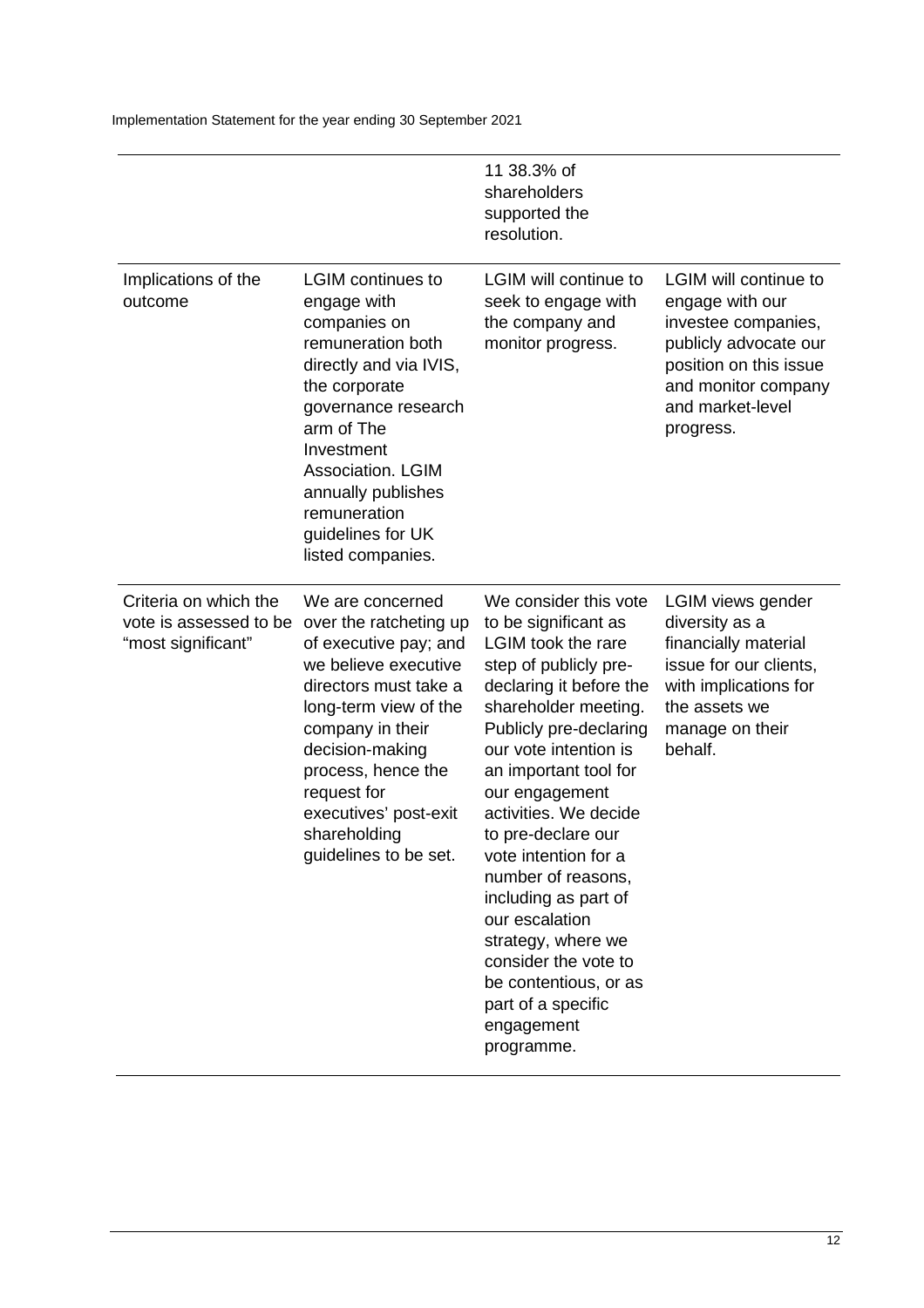| <b>MFS Global Equity</b><br><b>Fund</b>                                                                                               | Vote 1                                                                                                                                                                                                                   | Vote 2                                                                                                                                                                                                                                                                                                 | Vote 3                                                                                                                                                                                                                   |
|---------------------------------------------------------------------------------------------------------------------------------------|--------------------------------------------------------------------------------------------------------------------------------------------------------------------------------------------------------------------------|--------------------------------------------------------------------------------------------------------------------------------------------------------------------------------------------------------------------------------------------------------------------------------------------------------|--------------------------------------------------------------------------------------------------------------------------------------------------------------------------------------------------------------------------|
| Company name                                                                                                                          | Visa Inc.                                                                                                                                                                                                                | <b>Nestle SA</b>                                                                                                                                                                                                                                                                                       | The Walt Disney<br>Company                                                                                                                                                                                               |
| Date of Vote                                                                                                                          | 26/01/2021                                                                                                                                                                                                               | 15/04/2021                                                                                                                                                                                                                                                                                             | 09/03/2021                                                                                                                                                                                                               |
| Approximate size of<br>fund's holding as at<br>the date of the vote<br>(as % of portfolio)                                            | 2.8%                                                                                                                                                                                                                     | 2.3%                                                                                                                                                                                                                                                                                                   | 2.2%                                                                                                                                                                                                                     |
| Summary of the<br>resolution                                                                                                          | Provide Right to Act<br>by Written Consent                                                                                                                                                                               | <b>Reelect Kasper</b><br><b>Rorsted as Director</b>                                                                                                                                                                                                                                                    | Advisory Vote to<br><b>Ratify Named</b><br><b>Executive Officers'</b><br>Compensation                                                                                                                                    |
| How the fund<br>manager voted                                                                                                         | <b>Against Management</b>                                                                                                                                                                                                | <b>Against Management</b>                                                                                                                                                                                                                                                                              | <b>Against Management</b>                                                                                                                                                                                                |
| Where the fund<br>manager voted<br>against management,<br>did they<br>communicate their<br>intent to the company<br>ahead of the vote | While MFS may<br>engage with issuers<br>ahead of our vote at a<br>shareholder meeting,<br>we may not disclose<br>our final vote<br>decisions that are<br>considered on a case-<br>by-case basis prior to<br>the meeting. | While MFS may<br>engage with issuers<br>ahead of our vote at a<br>shareholder meeting,<br>we may not disclose<br>our final vote<br>decisions that are<br>considered on a case-<br>by-case basis prior to<br>the meeting.                                                                               | While MFS may<br>engage with issuers<br>ahead of our vote at a<br>shareholder meeting,<br>we may not disclose<br>our final vote<br>decisions that are<br>considered on a case-<br>by-case basis prior to<br>the meeting. |
| Rationale for the<br>voting decision                                                                                                  | <b>MFS</b> supports<br>proposals requesting<br>the right for<br>shareholder to act by<br>written consent.                                                                                                                | The nominee attended<br>less than 75% of the<br>board and committee<br>meetings that they<br>were scheduled to<br>attend during the<br>previous fiscal year<br>without a valid excuse<br>(e.g. illness, work on<br>behalf of the<br>company, service to<br>the nation). As such, a<br>vote against the | MFS voted against<br>this proposal due to,<br>among other<br>concerns, what we<br>consider to be<br>excessive<br>compensation<br>awarded to the former<br>CEO despite the<br>change in role and<br>responsibilities.     |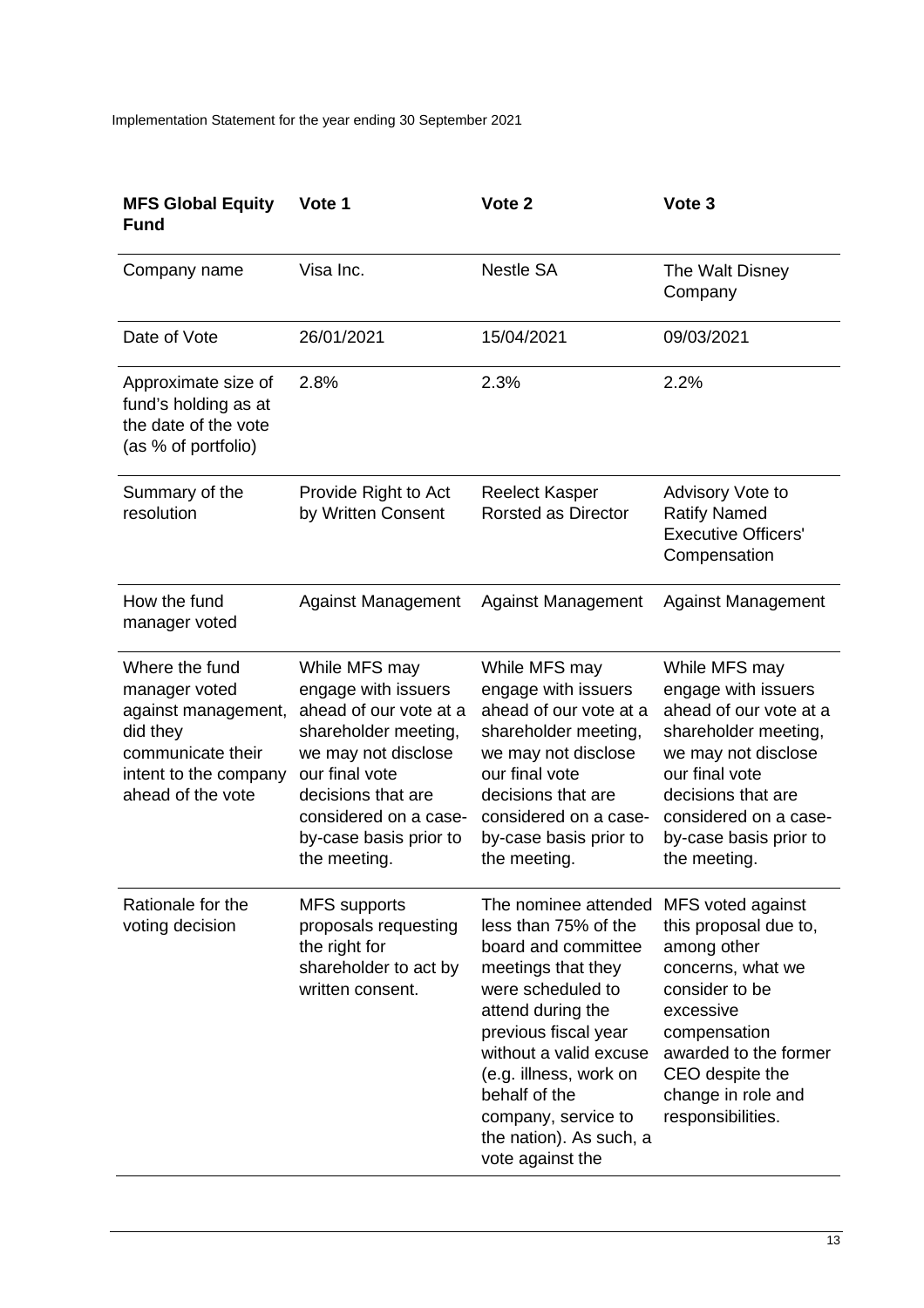|                                                                       |                                                                                                                                                                                                                                                                                  | proposal was<br>warranted.                                                                                                                                                                                                                                                                                                          |                                                                                                                                                                                                                                                                                                             |
|-----------------------------------------------------------------------|----------------------------------------------------------------------------------------------------------------------------------------------------------------------------------------------------------------------------------------------------------------------------------|-------------------------------------------------------------------------------------------------------------------------------------------------------------------------------------------------------------------------------------------------------------------------------------------------------------------------------------|-------------------------------------------------------------------------------------------------------------------------------------------------------------------------------------------------------------------------------------------------------------------------------------------------------------|
| Outcome of the vote                                                   | 40.8%                                                                                                                                                                                                                                                                            | 61.7%                                                                                                                                                                                                                                                                                                                               | 68.5%                                                                                                                                                                                                                                                                                                       |
| Implications of the<br>outcome                                        | We believe this level<br>of support represents<br>serious shareholder<br>concern. We hope to<br>see a robust response<br>from the issuer, as<br>well as engagement<br>efforts to address<br>shareholders'<br>concerns.                                                           | We will continue to<br>monitor attendance<br>levels and vote<br>against directors as<br>appropriate. We<br>embrace opportunities<br>to engage with<br>companies on issues<br>such as this.                                                                                                                                          | We believe this level<br>of support represents<br>serious shareholder<br>concern. We hope to<br>see a robust response<br>from the issuer, as<br>well as engagement<br>efforts to address<br>shareholders'<br>concerns.                                                                                      |
| Criteria on which the<br>vote is assessed to<br>be "most significant" | questionnaire,<br>"significant votes" may<br>have the following<br>characteristics, among<br>others: vote is linked<br>to certain engagement<br>priorities, vote<br>considered<br>engagement with the<br>issuer, vote relates to<br>certain thematic or<br>industry trends, etc. | For the purpose of this For the purpose of this<br>questionnaire,<br>"significant votes" may<br>have the following<br>characteristics, among<br>others: vote is linked<br>to certain engagement<br>priorities, vote<br>considered<br>engagement with the<br>issuer, vote relates to<br>certain thematic or<br>industry trends, etc. | For the purpose of this<br>questionnaire,<br>"significant votes" may<br>have the following<br>characteristics, among<br>others: vote is linked<br>to certain engagement<br>priorities, vote<br>considered<br>engagement with the<br>issuer, vote relates to<br>certain thematic or<br>industry trends, etc. |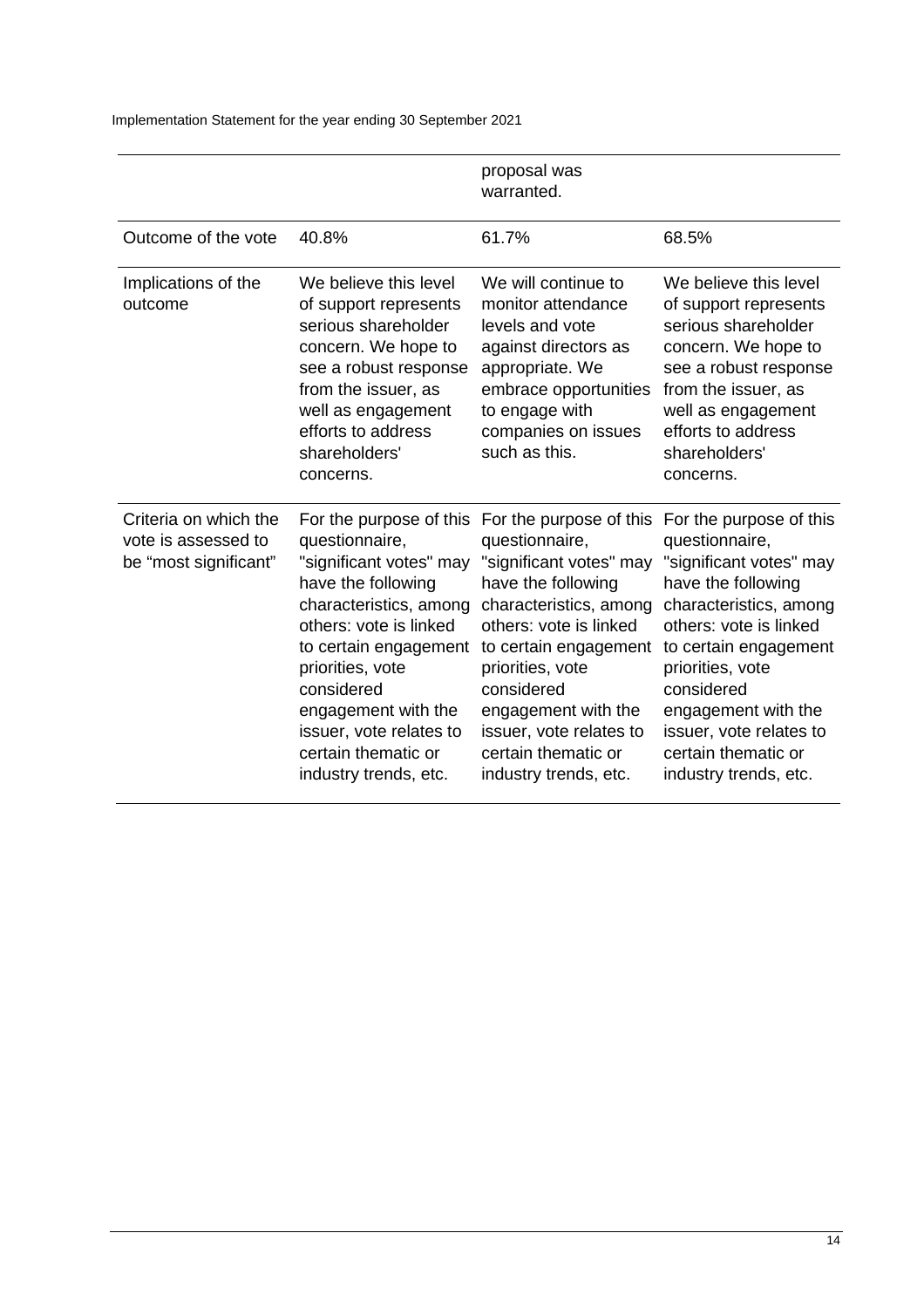| <b>MSIM Global Brands Vote 1</b><br><b>Fund</b>                                                                                       |                                                                                                                      | Vote 2                                                                                                               | Vote <sub>3</sub>                                                                                                    |
|---------------------------------------------------------------------------------------------------------------------------------------|----------------------------------------------------------------------------------------------------------------------|----------------------------------------------------------------------------------------------------------------------|----------------------------------------------------------------------------------------------------------------------|
| Company name                                                                                                                          | <b>Reckitt Benckiser</b><br>Group Plc                                                                                | Visa Inc.                                                                                                            | Accenture plc                                                                                                        |
| Date of Vote                                                                                                                          | 28/05/2021                                                                                                           | 26/01/2021                                                                                                           | 03/02/2021                                                                                                           |
| Approximate size of<br>fund's holding as at<br>the date of the vote<br>(as % of portfolio)                                            | 7.2%                                                                                                                 | 5.4%                                                                                                                 | 5.2%                                                                                                                 |
| Summary of the<br>resolution                                                                                                          | Approve<br><b>Remuneration Report</b>                                                                                | Approve<br><b>Remuneration Report</b>                                                                                | Approve<br><b>Remuneration Report</b>                                                                                |
| How the fund<br>manager voted                                                                                                         | Against                                                                                                              | Against                                                                                                              | Against                                                                                                              |
| Where the fund<br>manager voted<br>against management,<br>did they communicate<br>their intent to the<br>company ahead of the<br>vote | No, MSIM does not<br>share voting<br>intentions with any<br>parties internally or<br>externally prior to the<br>vote | No, MSIM does not<br>share voting<br>intentions with any<br>parties internally or<br>externally prior to the<br>vote | No, MSIM does not<br>share voting<br>intentions with any<br>parties internally or<br>externally prior to the<br>vote |
| Rationale for the<br>voting decision                                                                                                  | Concerns with<br>quantum of pay and<br>the use of EPS for the<br>LTIP.                                               | Concerns with the<br>performance metrics<br>of the LTIP.                                                             | Concerns with the<br>short term and long<br>term performance<br>metrics.                                             |
| Outcome of the vote                                                                                                                   | Passed                                                                                                               | Passed                                                                                                               | Passed                                                                                                               |
| Implications of the<br>outcome                                                                                                        | Continue to engage<br>on the topics                                                                                  | Continue to engage<br>on the topics                                                                                  | Continue to engage<br>on the topics                                                                                  |
| Criteria on which the<br>vote is assessed to be<br>"most significant"                                                                 | MSIM considers a<br>vote against<br>management<br>significant.                                                       | MSIM considers a<br>vote against<br>management<br>significant.                                                       | MSIM considers a<br>vote against<br>management<br>significant.                                                       |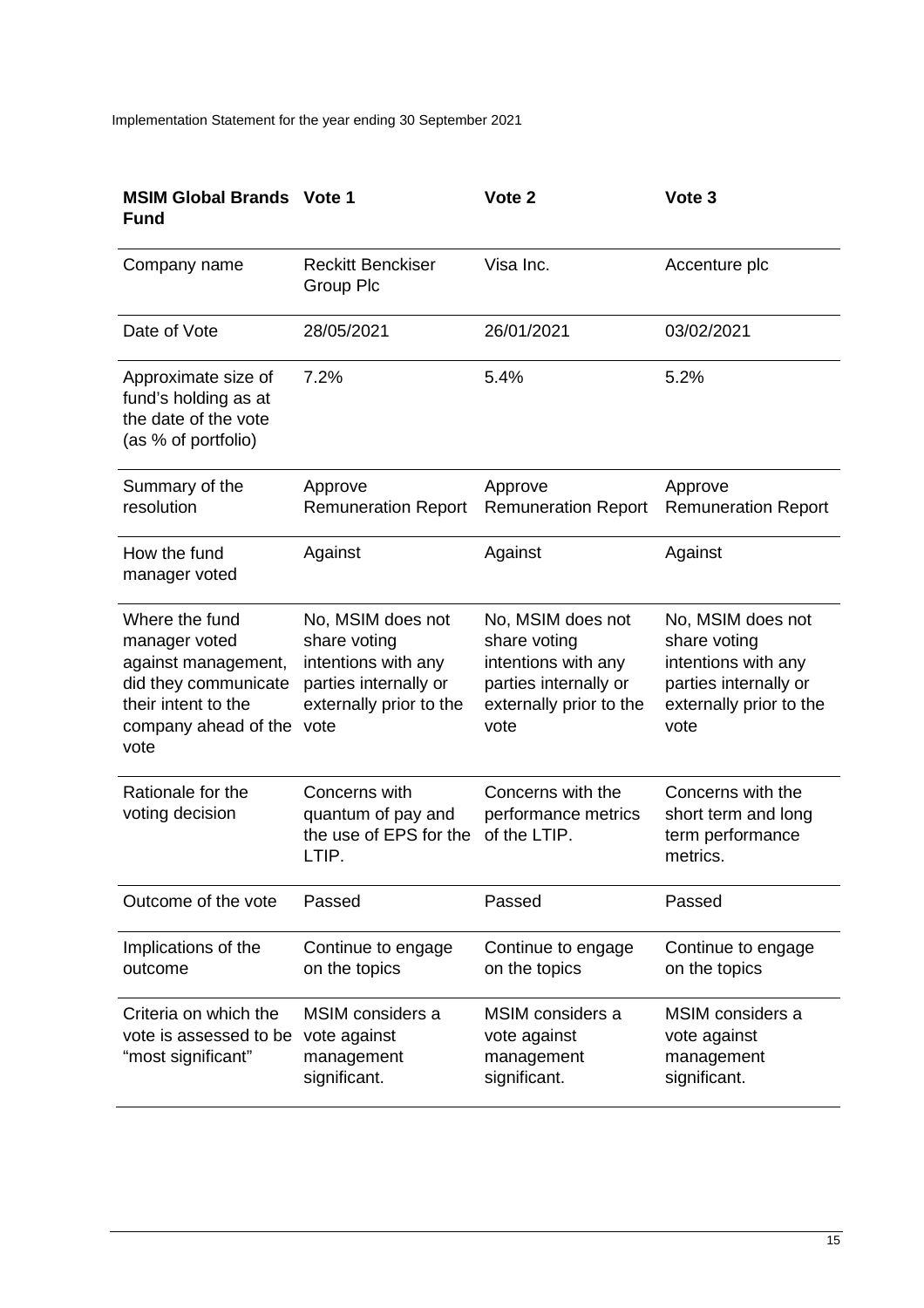| <b>Vontobel Global</b><br><b>Equity Life Fund</b>                                                                                     | Vote 1                                                                                                                                                                                                                                                                                                                                                                               | Vote <sub>2</sub>                                                                         | Vote 3                                                                                  |
|---------------------------------------------------------------------------------------------------------------------------------------|--------------------------------------------------------------------------------------------------------------------------------------------------------------------------------------------------------------------------------------------------------------------------------------------------------------------------------------------------------------------------------------|-------------------------------------------------------------------------------------------|-----------------------------------------------------------------------------------------|
| Company name                                                                                                                          | <b>Microsoft Corporation</b>                                                                                                                                                                                                                                                                                                                                                         | Amazon.com, Inc.                                                                          | Mastercard Inc                                                                          |
| Date of Vote                                                                                                                          | 02/12/2020                                                                                                                                                                                                                                                                                                                                                                           | 26/05/2021                                                                                | 22/06/2021                                                                              |
| Approximate size of<br>fund's holding as at<br>the date of the vote<br>(as % of portfolio)                                            | 5.2%                                                                                                                                                                                                                                                                                                                                                                                 | 4.6%                                                                                      | 4.2%                                                                                    |
| Summary of the<br>resolution                                                                                                          | Prepare a report<br>describing options for<br>the company to<br>encourage the<br>inclusion of non-<br>management<br>employee<br>representation on the<br>Board. The company<br>has a process in<br>place to address<br>employee concerns<br>including<br>compensation. NEO<br>incentives include a<br>number of factors<br>such as diversity,<br>inclusion and<br>workplace culture. | Require independent<br>Chair of the Board                                                 | Advisory Vote to<br><b>Ratify Named</b><br><b>Executive Officers'</b><br>Compensation   |
| How the fund<br>manager voted                                                                                                         | Against                                                                                                                                                                                                                                                                                                                                                                              | Against                                                                                   | Against                                                                                 |
| Where the fund<br>manager voted<br>against management,<br>did they communicate<br>their intent to the<br>company ahead of the<br>vote | <b>No</b>                                                                                                                                                                                                                                                                                                                                                                            | <b>No</b>                                                                                 | <b>No</b>                                                                               |
| Rationale for the<br>voting decision                                                                                                  | We believe the<br>Microsoft board has<br>been an effective<br>board. They have                                                                                                                                                                                                                                                                                                       | We generally favour a<br>separation of Chair<br>and CEO roles as we<br>believe there is a | A vote against this<br>proposal is warranted<br>given significant<br>concerns regarding |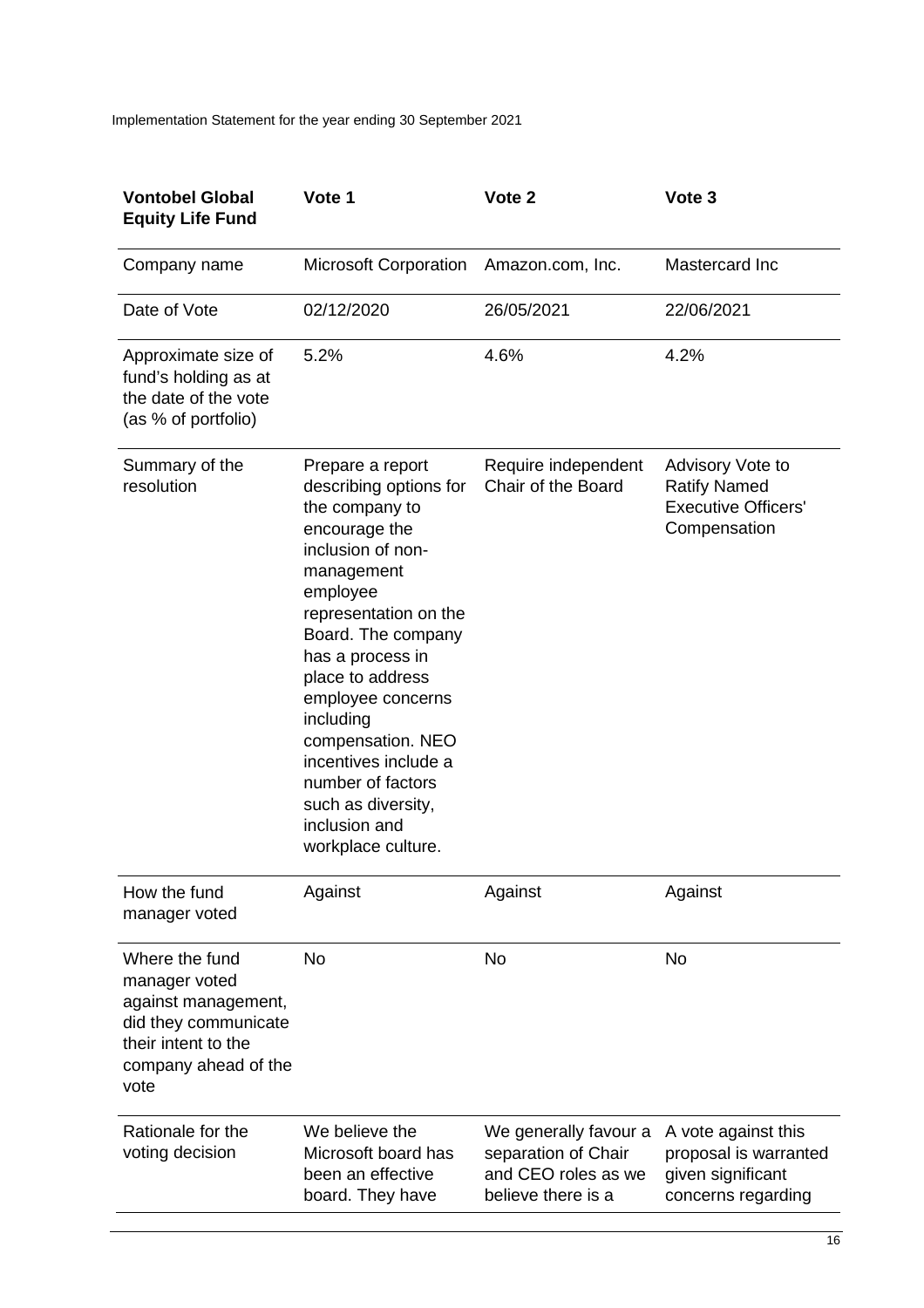| structural benefit for<br>COVID-related<br>procedures that allow<br>employees to become<br>shareholders if there<br>compensation<br>a board director, in<br>are two senior roles<br>adjustments.<br>Performance goals<br>the same way as they<br>with companies: A<br>do for non-<br>Chair, who ultimately<br>were adjusted for the<br>annual incentive and<br>employees. We<br>reports to<br>regard the board as<br>shareholders, and a<br>the 2018 closing-cycle<br>diverse with 42% of<br>CEO, who reports to<br>performance shares.<br>Both awards would<br>board members<br>the board. However,<br>female. Ethnic and<br>for Amazon, CEO Jeff<br>have been originally<br>racial minorities are<br>Bezos has already<br>earned below target,<br>but the modifications<br>indicated he will step<br>well represented at a<br>down from CEO role<br>senior level, including<br>resulted in target<br>CEO, Satya Nadella<br>and hand over to<br>payouts. Although<br>who is of Indian<br>some investors have<br>Andy Jassy. We<br>believe it's in the<br>origin.<br>expressed a degree<br>shareholders' best<br>of flexibility regarding<br>interest that Mr.<br>adjustments to short-<br>Bezos is Chair to<br>term awards,<br>provide strategic<br>adjustments to<br>direction given his<br>closing-cycle equity<br>track record. Further,<br>awards are not<br>he will be needed to<br>viewed as an<br>provide a guide to Mr.<br>appropriate reaction<br>to COVID-related<br>Jassy as he steps into<br>the CEO role.<br>disruptions. |  |  |
|-----------------------------------------------------------------------------------------------------------------------------------------------------------------------------------------------------------------------------------------------------------------------------------------------------------------------------------------------------------------------------------------------------------------------------------------------------------------------------------------------------------------------------------------------------------------------------------------------------------------------------------------------------------------------------------------------------------------------------------------------------------------------------------------------------------------------------------------------------------------------------------------------------------------------------------------------------------------------------------------------------------------------------------------------------------------------------------------------------------------------------------------------------------------------------------------------------------------------------------------------------------------------------------------------------------------------------------------------------------------------------------------------------------------------------------------------------------------------------------------------------------------------------------------|--|--|
|                                                                                                                                                                                                                                                                                                                                                                                                                                                                                                                                                                                                                                                                                                                                                                                                                                                                                                                                                                                                                                                                                                                                                                                                                                                                                                                                                                                                                                                                                                                                         |  |  |

| Outcome of the vote                                                   | Fail                                                                                                                                            | Fail                                                                                                                                                                                                                                                                        | Pass                                                                                                            |
|-----------------------------------------------------------------------|-------------------------------------------------------------------------------------------------------------------------------------------------|-----------------------------------------------------------------------------------------------------------------------------------------------------------------------------------------------------------------------------------------------------------------------------|-----------------------------------------------------------------------------------------------------------------|
| Implications of the<br>outcome                                        | Our read is that<br>shareholders regard<br>Microsoft as solid on<br>employee<br>consideration, and<br>that the board is<br>suitably structured. | The vote only<br>garnered 15% of the<br>votes, Jeff Bezos<br>(CEO/Chair) stepped<br>down from his CEO<br>role and became<br><b>Executive Chair in</b><br>July 2021. Mr. Andy<br>Jassy, who is head of<br>the Amazon Web<br>Services (AWS)<br>business, took over<br>as CEO. | The proposal passed<br>but received 25% of<br>dissent votes.                                                    |
| Criteria on which the<br>vote is assessed to be<br>"most significant" | Weight in portfolio /<br>Weight of float held<br>(across the Quality<br>Growth boutique) /<br>impact of vote on                                 | Weight in portfolio /<br>Weight of float held<br>(across the Quality<br>Growth boutique) /<br>impact of vote on                                                                                                                                                             | Weight in portfolio /<br>Weight of float held<br>(across the Quality<br>Growth boutique) /<br>impact of vote on |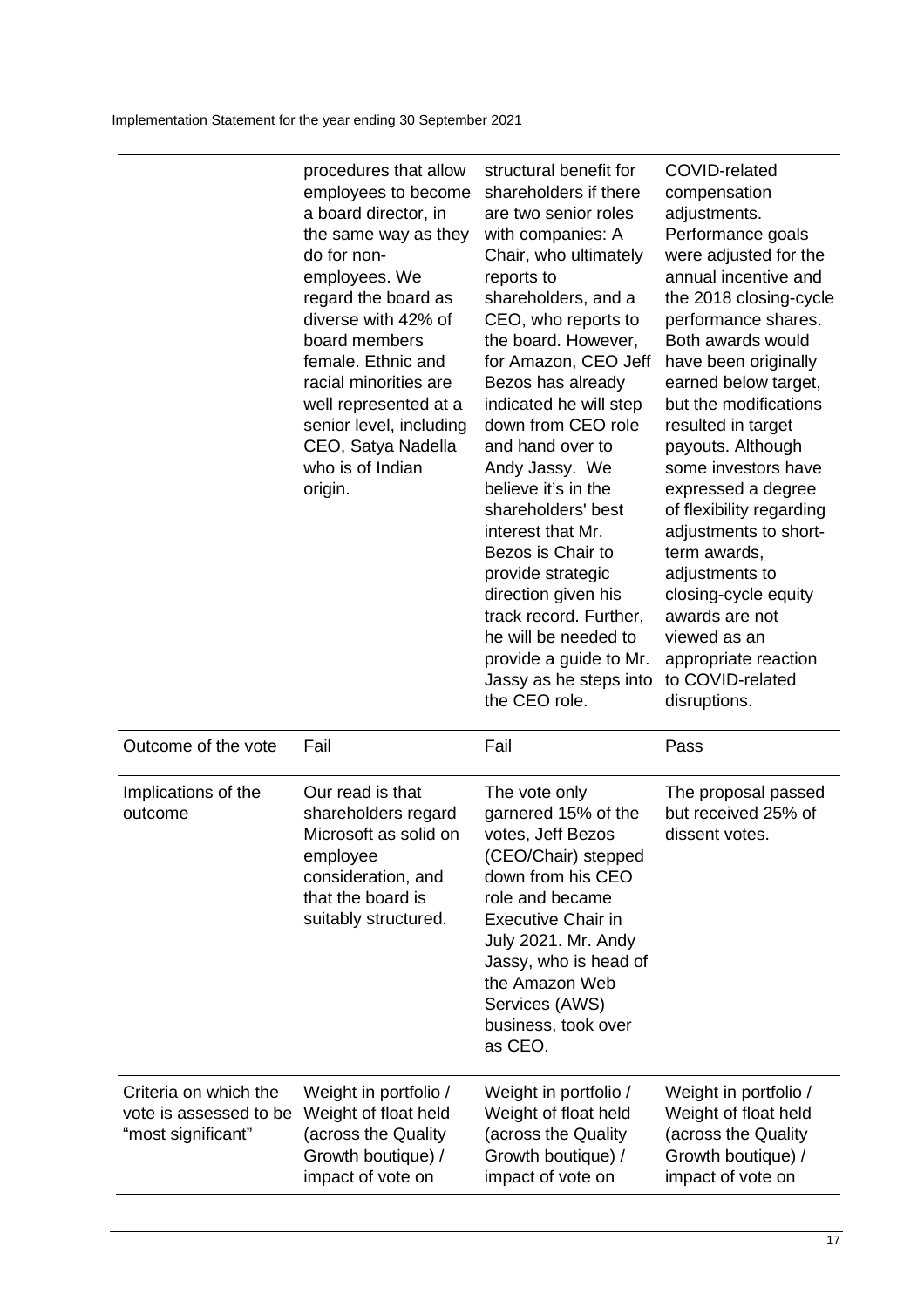| company              | company              | company              |
|----------------------|----------------------|----------------------|
| sustainability/value | sustainability/value | sustainability/value |
|                      |                      |                      |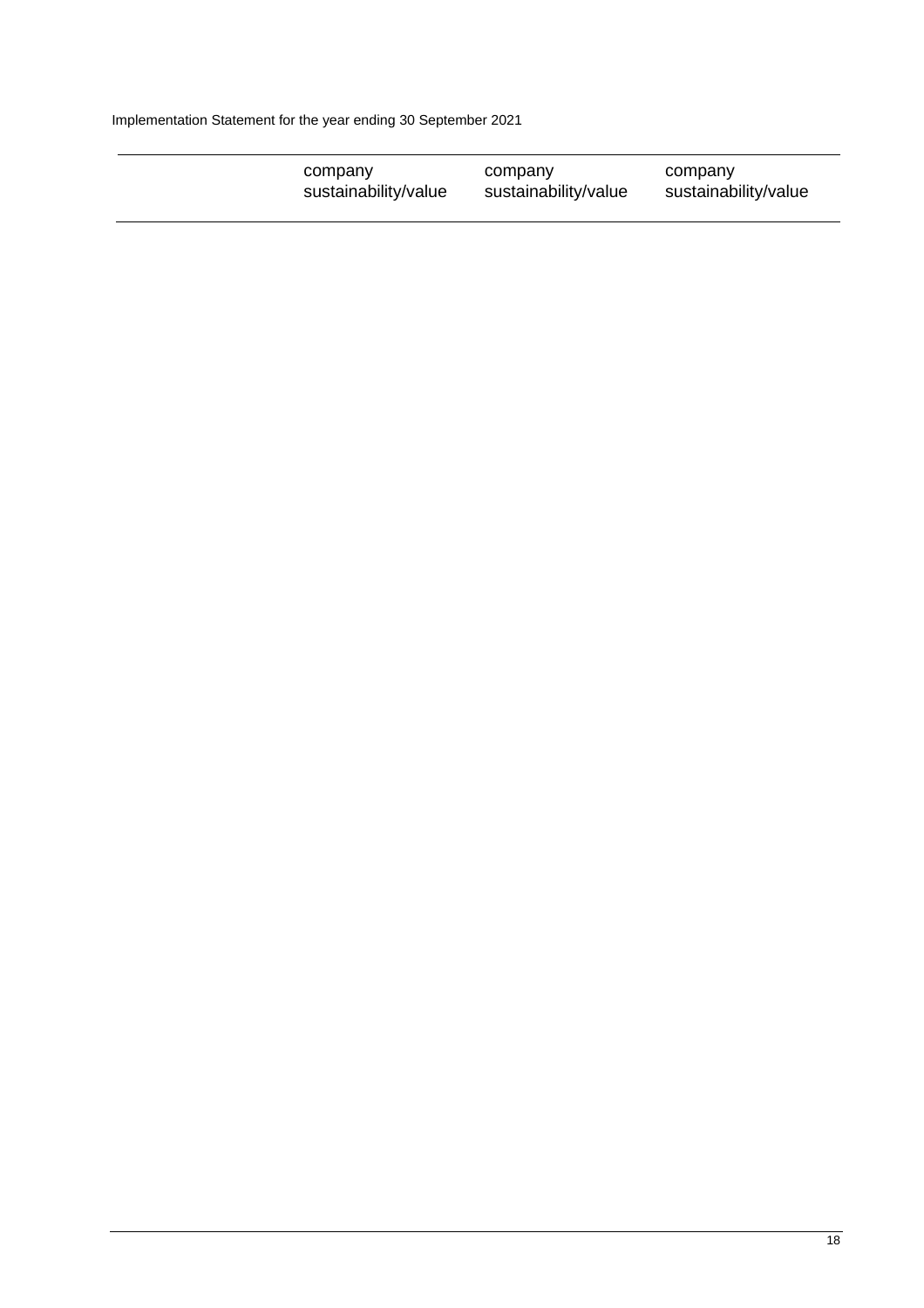| <b>Vontobel Emerging</b><br><b>Market Equity Fund</b>                                                                              | Vote 1                                                                                                                                                                                                                                                                                                                                                          | Vote 2                                                                                                                                              | Vote 3                                                                                                                |
|------------------------------------------------------------------------------------------------------------------------------------|-----------------------------------------------------------------------------------------------------------------------------------------------------------------------------------------------------------------------------------------------------------------------------------------------------------------------------------------------------------------|-----------------------------------------------------------------------------------------------------------------------------------------------------|-----------------------------------------------------------------------------------------------------------------------|
| Company name                                                                                                                       | <b>TSMC</b>                                                                                                                                                                                                                                                                                                                                                     | <b>HCL Tech</b>                                                                                                                                     | <b>NetEase</b>                                                                                                        |
| Date of Vote                                                                                                                       | 08/06/2021                                                                                                                                                                                                                                                                                                                                                      | 27/08/2021                                                                                                                                          | 23/06/2021                                                                                                            |
| Approximate size of fund's 8.3%<br>holding as at the date of<br>the vote (as % of portfolio)                                       |                                                                                                                                                                                                                                                                                                                                                                 | 5.0%                                                                                                                                                | 3.0%                                                                                                                  |
| Summary of the resolution                                                                                                          | Re-elect independent<br>board members                                                                                                                                                                                                                                                                                                                           | Share based<br>compensation plan<br>for the CEO, C.<br>Vijayakumar                                                                                  | Amend<br>Memorandum and<br>Articles of<br>Association                                                                 |
| How the fund manager<br>voted                                                                                                      | For                                                                                                                                                                                                                                                                                                                                                             | Against                                                                                                                                             | For                                                                                                                   |
| Where the fund manager<br>voted against<br>management, did they<br>communicate their intent<br>to the company ahead of<br>the vote | No                                                                                                                                                                                                                                                                                                                                                              | <b>No</b>                                                                                                                                           | <b>No</b>                                                                                                             |
| Rationale for the voting<br>decision                                                                                               | One independent<br>board member has<br>served for 6<br>consecutive terms<br>and another has<br>served for 3 terms.<br>To avoid impairment<br>of independence<br>companies are<br>encouraged to limit<br>independent directors<br>to 3 terms. We<br>believe the company<br>has provided<br>justification to<br>extending the terms<br>of these two<br>directors. | The proposed plan<br>was too open ended<br>and could potentially<br>compensate the CEO<br>well above that<br>provided to CEOs at<br>peer companies. | The company<br>wished to amend<br>the articles of<br>association to<br>allow for virtual<br>shareholders<br>meetings. |
| Outcome of the vote                                                                                                                | Pass                                                                                                                                                                                                                                                                                                                                                            | Pass                                                                                                                                                | Pass                                                                                                                  |